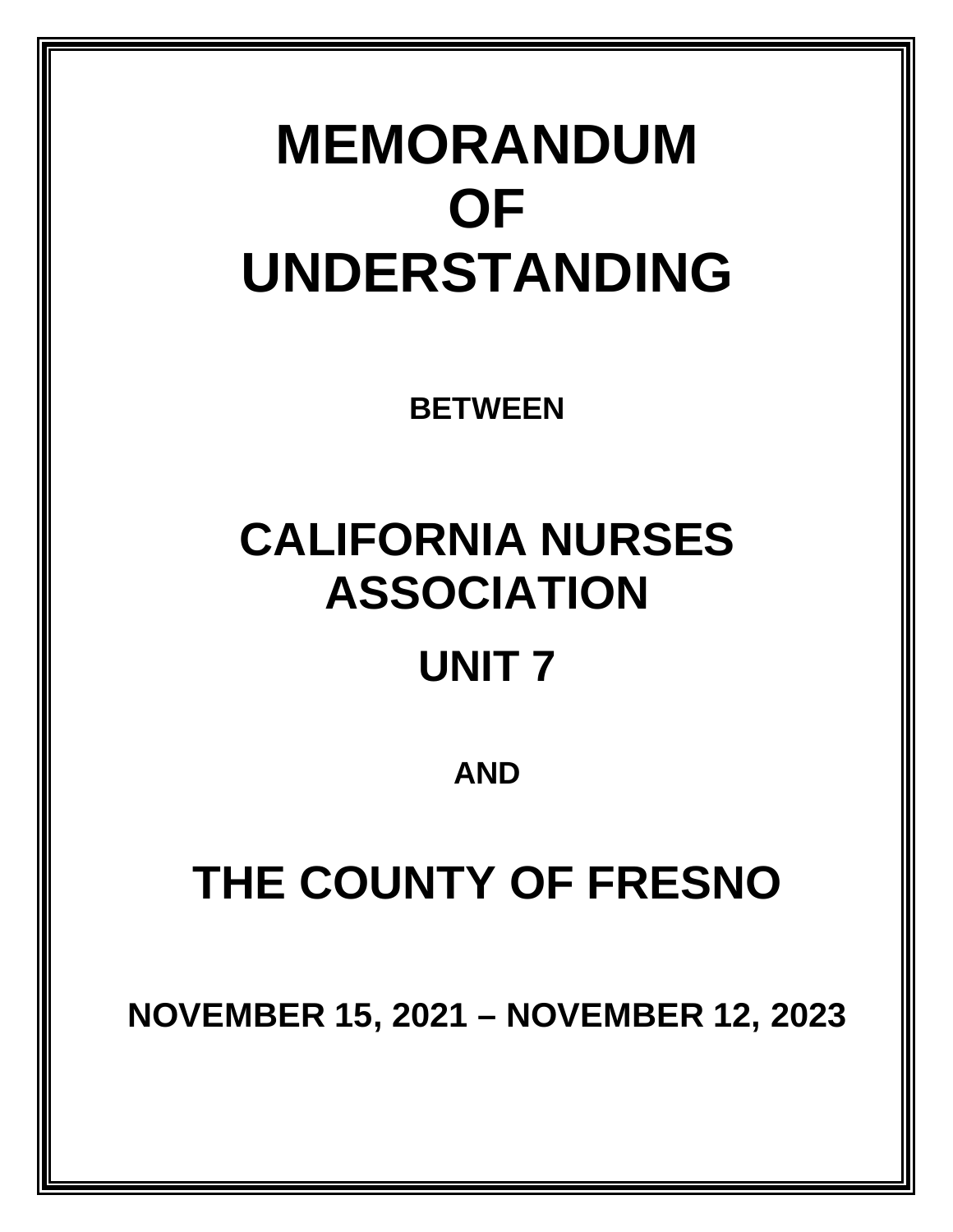### **UNIT 7 TABLE OF CONTENTS**

#### **ARTICLE**

| 42          |                                                            |  |
|-------------|------------------------------------------------------------|--|
| 18          |                                                            |  |
| 49          |                                                            |  |
| 45          |                                                            |  |
| 19          |                                                            |  |
| 43          |                                                            |  |
| 11          |                                                            |  |
| 30          |                                                            |  |
| 37          | CHARGE NURSE/LEAD WORKER DIFFERENTIAL AND SHIFT PREMIUM 27 |  |
| 50          |                                                            |  |
| 28          |                                                            |  |
| 36          |                                                            |  |
| 39          |                                                            |  |
| 40          |                                                            |  |
| 33          |                                                            |  |
| 14          |                                                            |  |
| 4           |                                                            |  |
| 22          |                                                            |  |
| 35          |                                                            |  |
| 13          |                                                            |  |
| 52          |                                                            |  |
| 51          |                                                            |  |
| 15          |                                                            |  |
| 20          |                                                            |  |
| 23          |                                                            |  |
| $\mathbf 1$ |                                                            |  |
| 21          |                                                            |  |
| 34          |                                                            |  |
| 17          |                                                            |  |
| 12          |                                                            |  |
| 9           |                                                            |  |
| 5           |                                                            |  |
|             |                                                            |  |
|             |                                                            |  |
|             |                                                            |  |
|             |                                                            |  |
|             |                                                            |  |
|             |                                                            |  |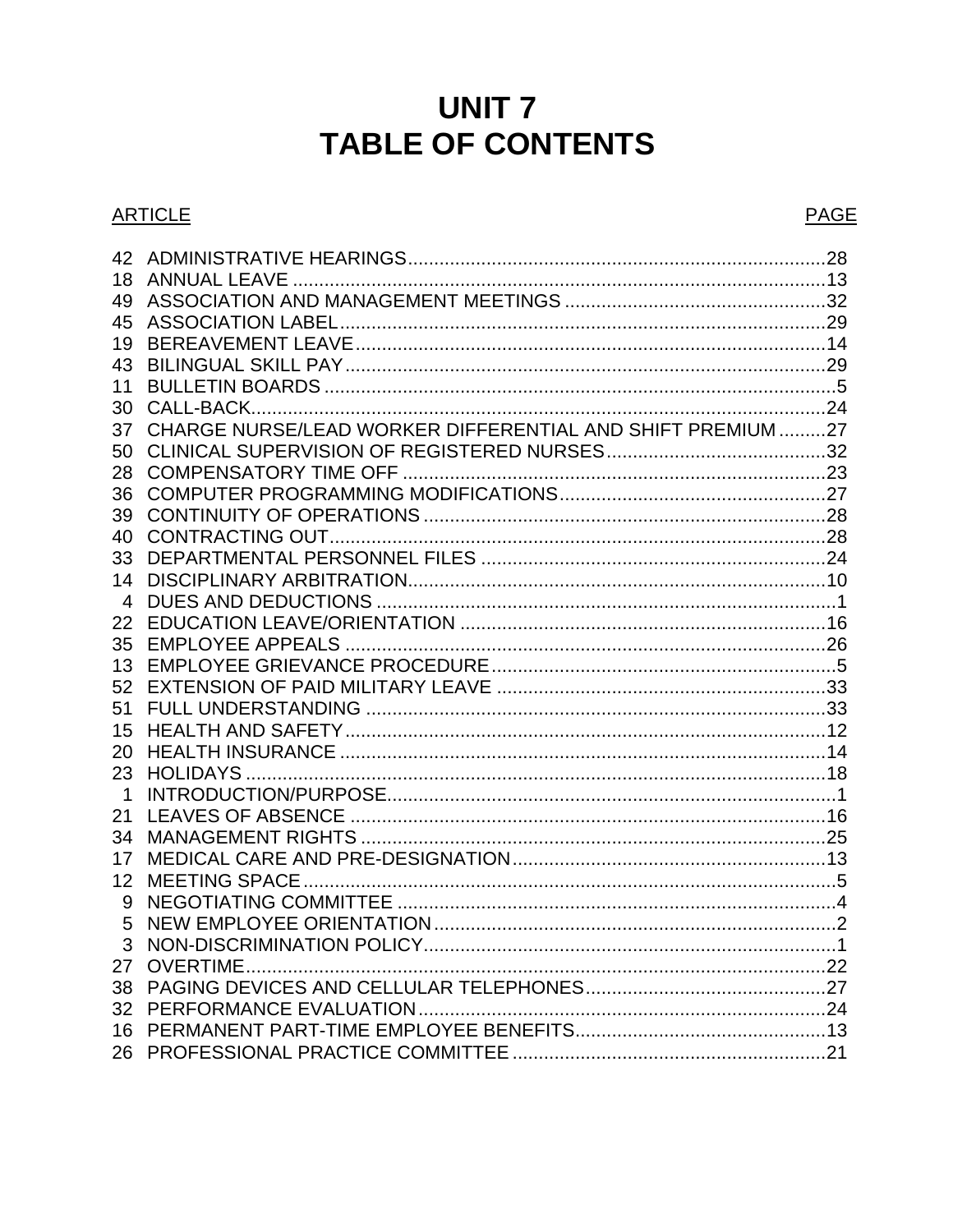### **UNIT 7** TABLE OF CONTENTS CONT'D

#### **ARTICLE**

#### **PAGE**

| 8   |                                                               |     |
|-----|---------------------------------------------------------------|-----|
| 6   |                                                               |     |
|     |                                                               |     |
| 7   |                                                               |     |
| 31  |                                                               |     |
| 10. |                                                               |     |
| 41  |                                                               |     |
|     |                                                               |     |
|     |                                                               | .24 |
|     |                                                               |     |
|     |                                                               |     |
|     | 46 TIER II RETIREMENT - MANDATORY [ONE (1) YEAR AVERAGE]29    |     |
|     | 47 TIER IV RETIREMENT - MANDATORY [THREE (3) YEAR AVERAGE] 31 |     |
|     | 48 TIER V GENERAL RETIREMENT PLAN (PEPRA) - MANDATORY 32      |     |
|     |                                                               |     |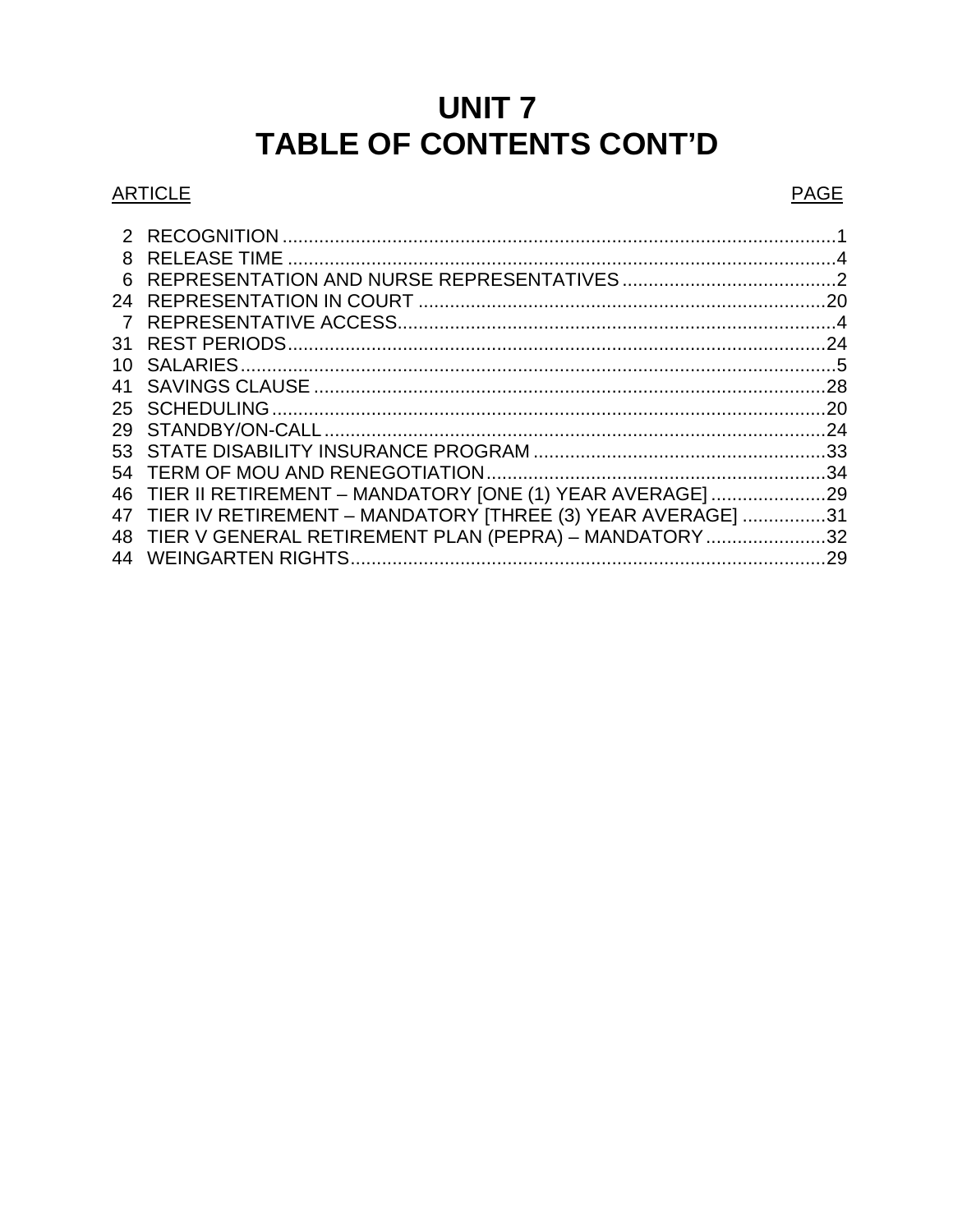#### **ARTICLE 1 – INTRODUCTION/PURPOSE**

We, the Undersigned, duly appointed representative of the County of Fresno, hereinafter referred to as "County" and California Nurses Association, Unit 7, hereinafter referred to as "Association", having met and conferred in good faith, do hereby jointly prepare and execute the following written Memorandum of Understanding (MOU) for Representation Unit 7. It is the purpose of the MOU to promote and provide for harmonious relations, cooperation, and understanding between management and the employees covered herein and to provide an orderly and equitable means of resolving any misunderstandings or differences which may arise under this MOU.

#### **ARTICLE 2 – RECOGNITION**

Pursuant to the provisions of the Fresno County Employee Relations Ordinance, the certification of the Fresno County Civil Service Commission, and appropriate State law, the County hereby recognizes the Association as the exclusive representative of all employees whose classifications have been certified for inclusion by the Fresno County Civil Service Commission in the Unit covered by this MOU, as well as such classifications as may be added to such Unit hereafter by the Civil Service Commission. Classes deleted from this Unit shall continue to receive the salary for that class as specified herein, but shall otherwise thereafter cease to be subject to this MOU.

#### **ARTICLE 3 – NON-DISCRIMINATION POLICY**

The parties agree that the provisions of this Agreement shall be applied without favor or discrimination based upon a protected class as described in Equal Employment Opportunity/Non-Discrimination Statement of Federal and State laws.

#### **ARTICLE 4 – DUES AND DEDUCTIONS**

The Association may have the regular dues of its bargaining unit members deducted from their paychecks under procedures as follows:

The Association is solely responsible for distributing to, and collecting from, employees the dues deduction authorization forms. It is the employees' responsibility to submit requests to start or stop dues deductions directly to the Association and not to the County. The Association is responsible for maintaining the dues deductions forms from individual employees. Copies of an individual employee's dues deduction authorization need not be provided to the County unless a dispute arises about the existence or terms of the authorization. Questions regarding Association membership, dues amounts, and payroll deductions must be directed to the Association and not the County.

The Association will provide to the County an updated, certified dues deduction list of bargaining unit members who have provided written authorization for regular dues deductions. The County will deduct dues for only those employees who are in the bargaining unit in accordance with such certified list. The Association will immediately notify the County of any change to an employee's dues deduction, including starting and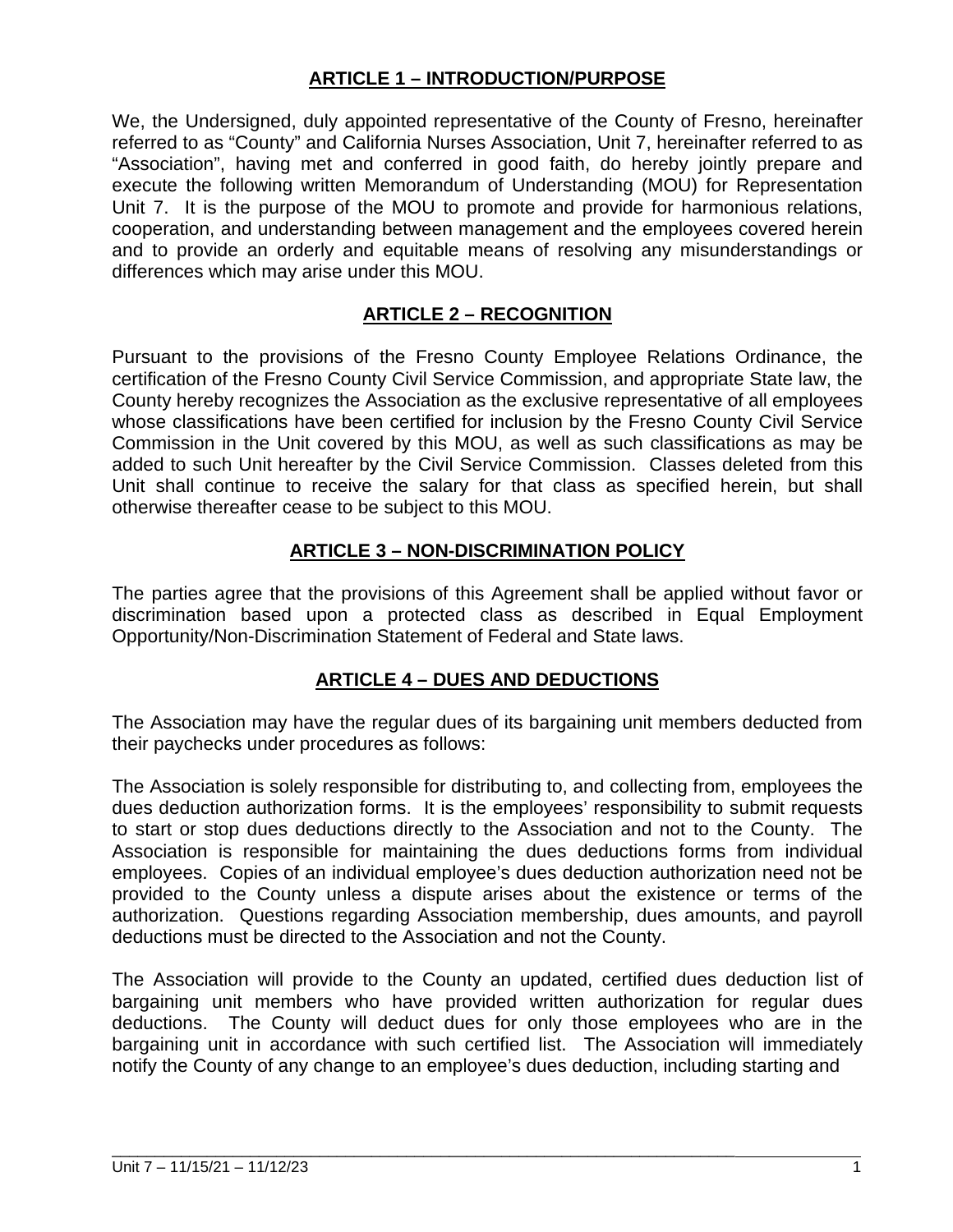stopping dues deductions, or validly cancelling or revoking a dues deduction authorization, and will provide the County within one business day, an updated, certified dues deduction list noting any specific changes from the last list provided to the County. The County will implement the changes(s) in the pay period following the County's receipt of such notification. The Association will pay the County's standard administrative fees for payroll deductions. Following the County's deductions of these administrative fees, the County will electronically transmit the balance of funds to the Association no later than thirty (30) days after the deductions occur.

The Association shall indemnify, defend, and hold the County, its officers, agents and employees harmless from and against any and all claims, demands, losses, defense costs, suits, or other action or liability of any kind or nature arising from this section, including claims for or related to employee authorizations, revocations, deductions made, cancelled, or changed in reliance of the Association's representations and certifications regarding employee dues deduction authorizations.

This section of the MOU is not grievable.

#### **ARTICLE 5 – NEW EMPLOYEE ORIENTATION**

The Association representative may provide a 15-minute presentation at each Department of Human Resources-sponsored New Employee Orientation (NEO), at a time specified by the County, where new employees in a classification represented by this unit are in attendance. The Association agrees to give the County copies of the materials to be used in the session, which shall include, but are not limited to, this MOU, a list of shop stewards, including their departments and/or work areas and their contact information. The County will provide the Association with 10 days advance notice of an NEO, when practicable.

It is understood that if the Association steward/officer wishes to make such presentations on behalf of the Association, the steward/officer shall be required to use his/her own annual leave for the presentation if it falls within his/her normal workday. When reviewing such requests for annual leave, the department will adhere to County and departmental policies regarding the use of annual leave.

In accordance with AB119, the County shall provide to the Association, within 30 days of hire date, electronic notification of the name, job title, department, work location, work, home and cell phone numbers, home address, and personal e-mail addresses of any newly hired employee in a classification represented by this unit, if provided by the employee.

This Article is not grievable.

#### **ARTICLE 6 – REPRESENTATION AND NURSE REPRESENTATIVES**

#### Purpose

The County recognizes the need and affirms the right of the Association to designate Nurse Representatives from among employees in the Unit. It is agreed that the Association in appointing such Nurse Representatives does so with the purpose of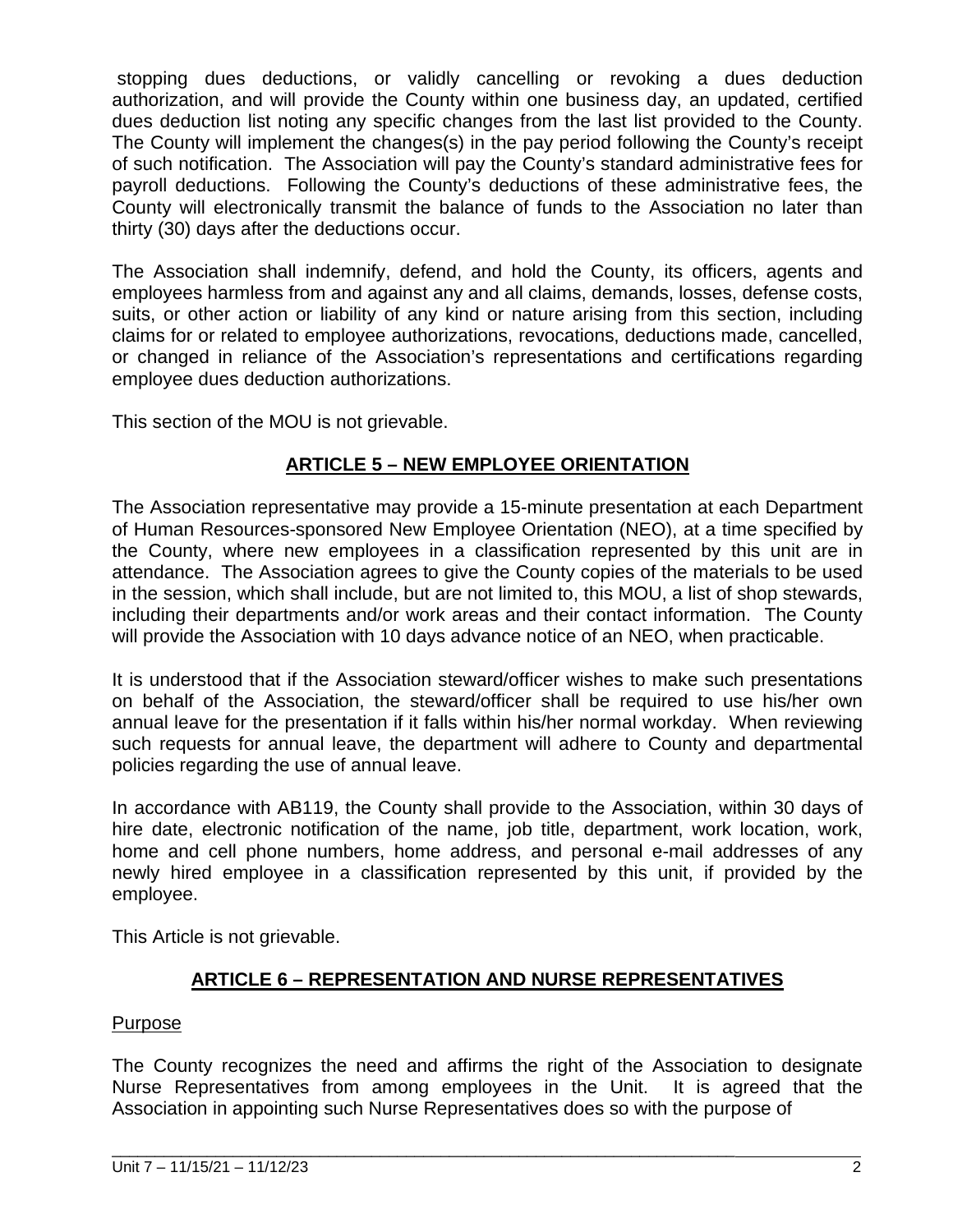promoting an effective relationship between supervisors and employees by helping to settle problems at the lowest level of supervision.

#### Role of Nurse Representative and Supervisor

The Nurse Representative recognizes the fact that the supervisor is the representative in the department and, as such, is responsible to higher management for the quality of the work. As the supervisor is the representative for management, the Nurse Representative and the CNA Labor Representative are the representatives for the Association. They must be willing to meet in good faith to settle grievances as they arise. The Nurse Representative understands that the Nurse Representative function does not relieve them from conforming to all rules of conduct and standard of performance established by law, regulation, County or department policy, or MOU.

#### Selection of Nurse Representatives

The Association shall reserve the right to designate the method of selection of the Nurse Representatives. The Association shall select six (6) Nurse Representatives and shall provide, in writing, a list of all Nurse Representatives to the Labor Relations Manager and the appropriate department head(s) whenever there are changes to these Nurse representative or otherwise practicable.

#### Duties and Responsibilities of Nurse Representatives

The following functions are understood to constitute the duties and responsibilities of Nurse Representatives:

Upon request of the aggrieved employee, and when the grievance has been reduced to writing as specified in the grievance procedure, a Nurse Representative may investigate the grievance provided it is in the Nurse Representative's area of responsibility, as assigned by the Association, and assist in its presentation. Nurse Representatives shall be allowed a reasonable time for this purpose during their work shift without loss of pay, subject to prior notification and approval by their supervisor. Grievances normally will be handled by one (1) Nurse Representative, but the Association may assign not more than two (2) Nurse Representatives to a group grievance.

After obtaining supervisory permission, Nurse Representatives will be permitted to leave their normal work area during on-duty time in order to assist in presentation of a grievance. To obtain permission to investigate a grievance on on-duty time, the Nurse Representative shall advise the supervisor of the grievance and the investigation of the facts and the general nature of the grievance. The Nurse Representative is permitted to discuss the problem with all employees immediately concerned, and if appropriate, to attempt to achieve settlement with the supervisory personnel involved. Agencies, wards, clients, detainees, and outside interested parties will not be contacted by Nurse Representatives as part of the grievance process. The employee may be represented by a Nurse Representative at such time as a grievance is reduced to writing.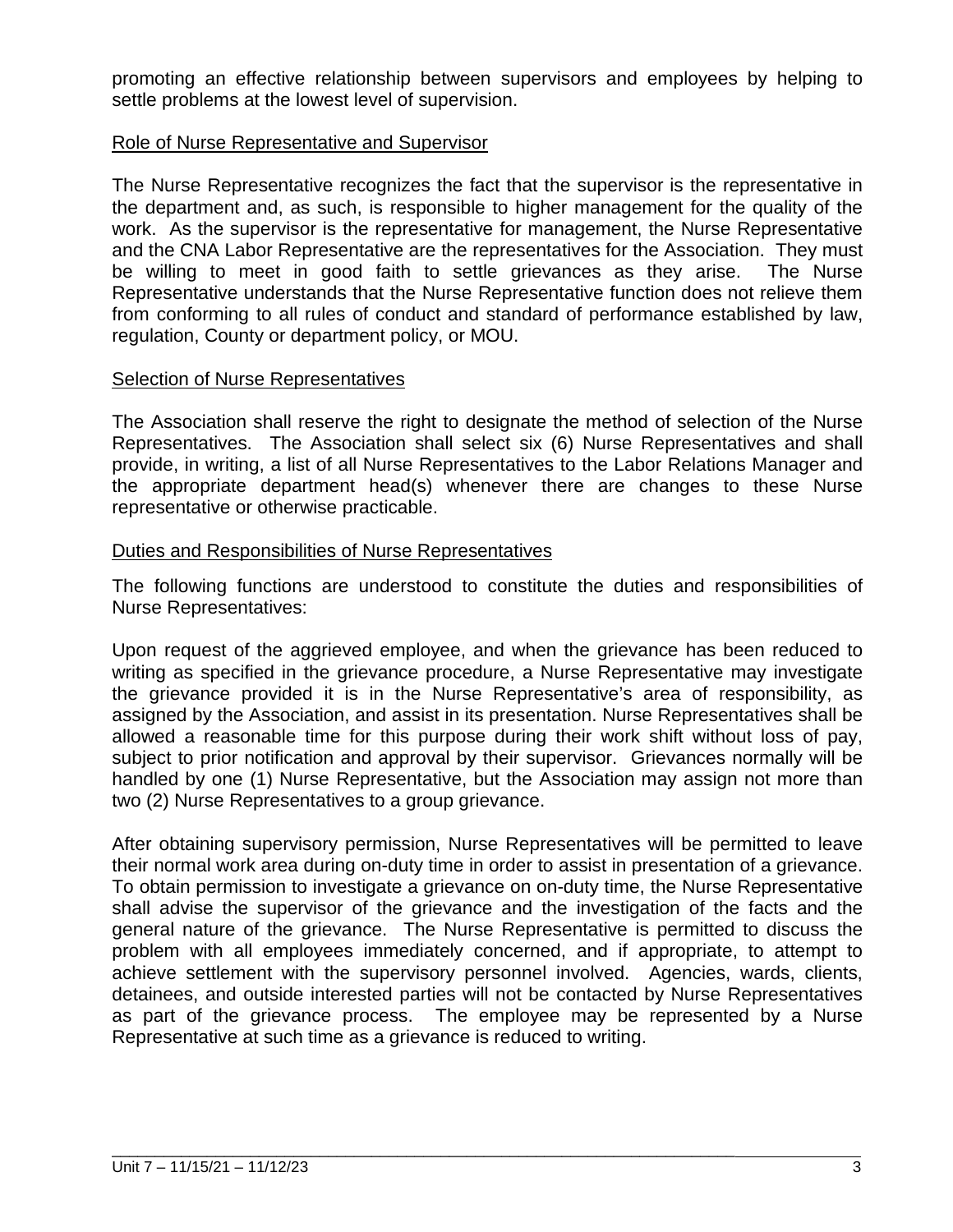If, in the judgment of the supervisor, because of the necessity of maintaining adequate level of service, permission cannot be granted immediately to the Nurse Representative in order to present or investigate a grievance during on-duty time, such permission shall be granted by the supervisor no later than the next working day from the date the Nurse Representative was denied permission.

#### Changes in Nurse Representatives or Number of Nurse Representatives

If a Nurse Representative promotes, demotes, or otherwise leaves the work location, the Association shall have the right to appoint a replacement. Requests for change in the number and/or assignment of Nurse Representatives will be considered during the annual salary negotiation period, except that Nurse Representatives will be increased or decreased based upon the opening or closing of area or branch offices.

All supervisors, division managers and nurse representatives shall be provided training presented by CNA and the County of Fresno regarding the grievance procedure process.

The County of Fresno and CNA will mutually agree on the training information and subsequent date of the training session.

#### Limitations on Time Off

Nurse Representatives shall not be permitted time off from their work assignments for the purpose of conducting general Association business.

#### **ARTICLE 7 – REPRESENTATIVE ACCESS**

Authorized Association representatives will be granted access to work locations with the approval of the appropriate management representative for the purpose of conducting grievance investigations and observing working conditions.

#### **ARTICLE 8 – RELEASE TIME**

The Association may request that a reasonable number of employees, who serve as official representatives of the Association, be released from work, with prior department head approval, without loss of compensation when meeting and conferring with the County where matters within the scope of representation are being considered.

The Association shall submit a written request for release time to the department head, or designee, at least forty-eight (48) hours in advance of the meeting. The use of County time for this purpose shall not be excessive, nor shall it interfere with the performance of County services as determined by the department head.

#### **ARTICLE 9 – NEGOTIATING COMMITTEE**

A maximum of five (5) unit members may serve on the Association Negotiating Committee. The Association may designate alternates to the Negotiating Committee as needed. Release time will be required from the member's supervisor before each bargaining session with the County. County ordinance requires these requests be in writing.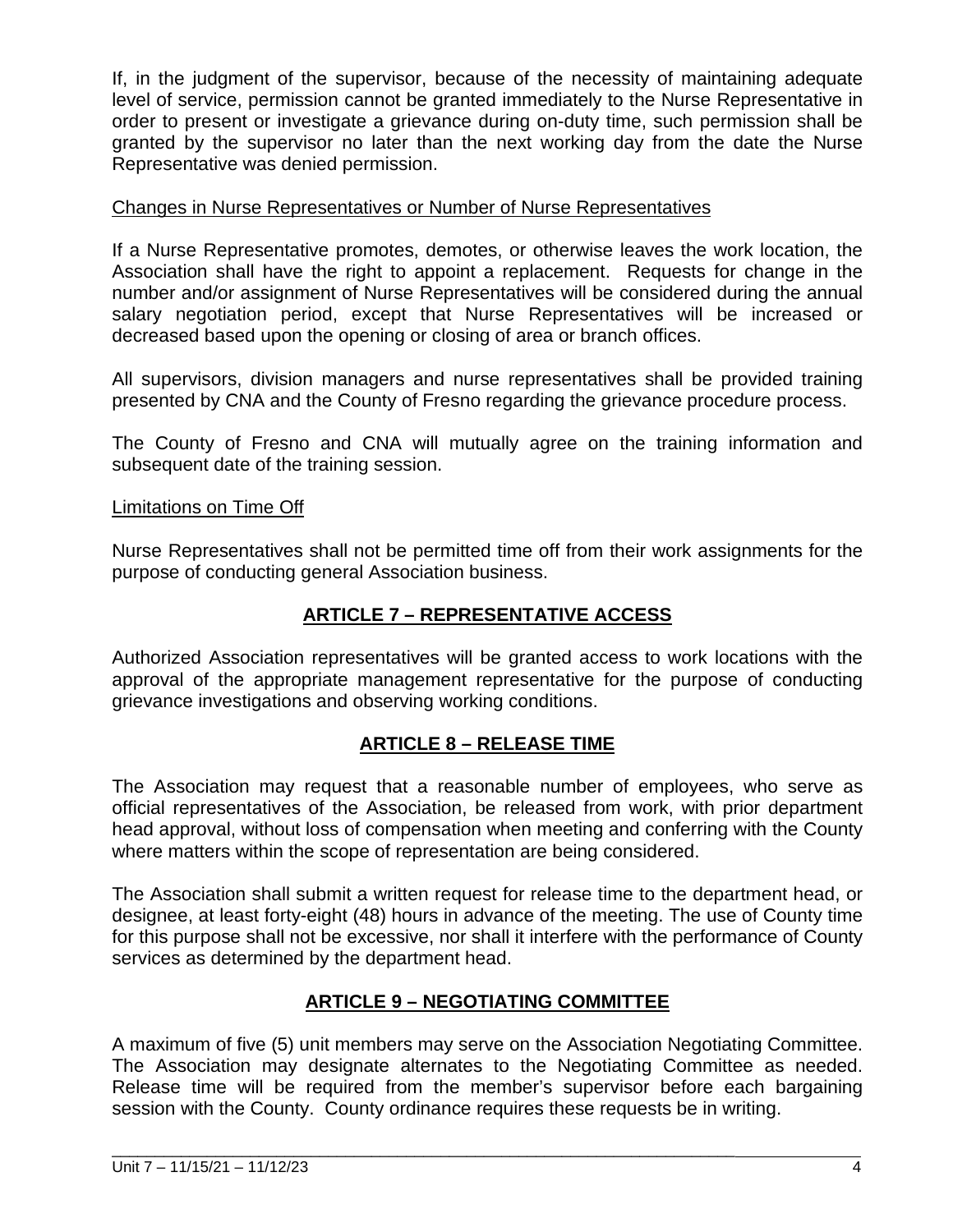Attendance will be on County time only if the bargaining session takes place during the employee's normal on-duty hours. At all other times, employees are on their own time.

| <b>Classification</b>                                         | <b>Current Bi-weekly</b><br>Salary Range | 3% increase<br>Eff 11/15/21 | 3% increase<br>Eff 11/14/22 |
|---------------------------------------------------------------|------------------------------------------|-----------------------------|-----------------------------|
| <b>Mental Health Nurse I</b>                                  | 2570                                     | 2647                        | 2726                        |
| <b>Mental Health Nurse II</b>                                 | 2939                                     | 3027                        | 3118                        |
| <b>Nurse Practitioner</b>                                     | 3715                                     | 3826                        | 3941                        |
| <b>Psychiatric Mental Health</b><br><b>Nurse Practitioner</b> | 4126                                     | 4250                        | 4378                        |
| <b>Public Health Nurse I</b>                                  | 2749                                     | 2831                        | 2916                        |
| <b>Public Health Nurse II</b>                                 | 3162                                     | 3257                        | 3355                        |
| <b>Staff Nurse I</b><br>(Flat)                                | 2331                                     | 2401                        | 2473                        |
| <b>Staff Nurse II</b>                                         | 2537                                     | 2613                        | 2691                        |
| <b>Staff Nurse III</b>                                        | 2939                                     | 3027                        | 3118                        |

#### **ARTICLE 10 – SALARIES**

#### **ARTICLE 11 – BULLETIN BOARDS**

The County shall provide space for and permit the installation of the Association bulletin boards (or provide reasonable space on County bulletin boards) for official Association notices at each central work location. Such bulletin boards shall be maintained in accordance with provisions of the County Employee Relations Ordinance.

No such bulletin boards shall be located in areas frequented by the public doing business with the County as determined by the County.

#### **ARTICLE 12 – MEETING SPACE**

The County, at the Association's request, shall reasonably make available conference rooms and other meeting areas for the purpose of holding Association meetings during offduty time periods provided space can be made available without interfering with County needs. The Association shall provide timely advance notice (48 hours) of such meetings. The Association also agrees to pay any additional cost of security, supervision, damage, and cleanup and shall comply with County regulations for assignment and use of such facilities.

#### **ARTICLE 13 – EMPLOYEE GRIEVANCE PROCEDURE**

The agreed upon Employee Grievance Procedure and Form shall be available on the Human Resources website, through the individual departments and the Union.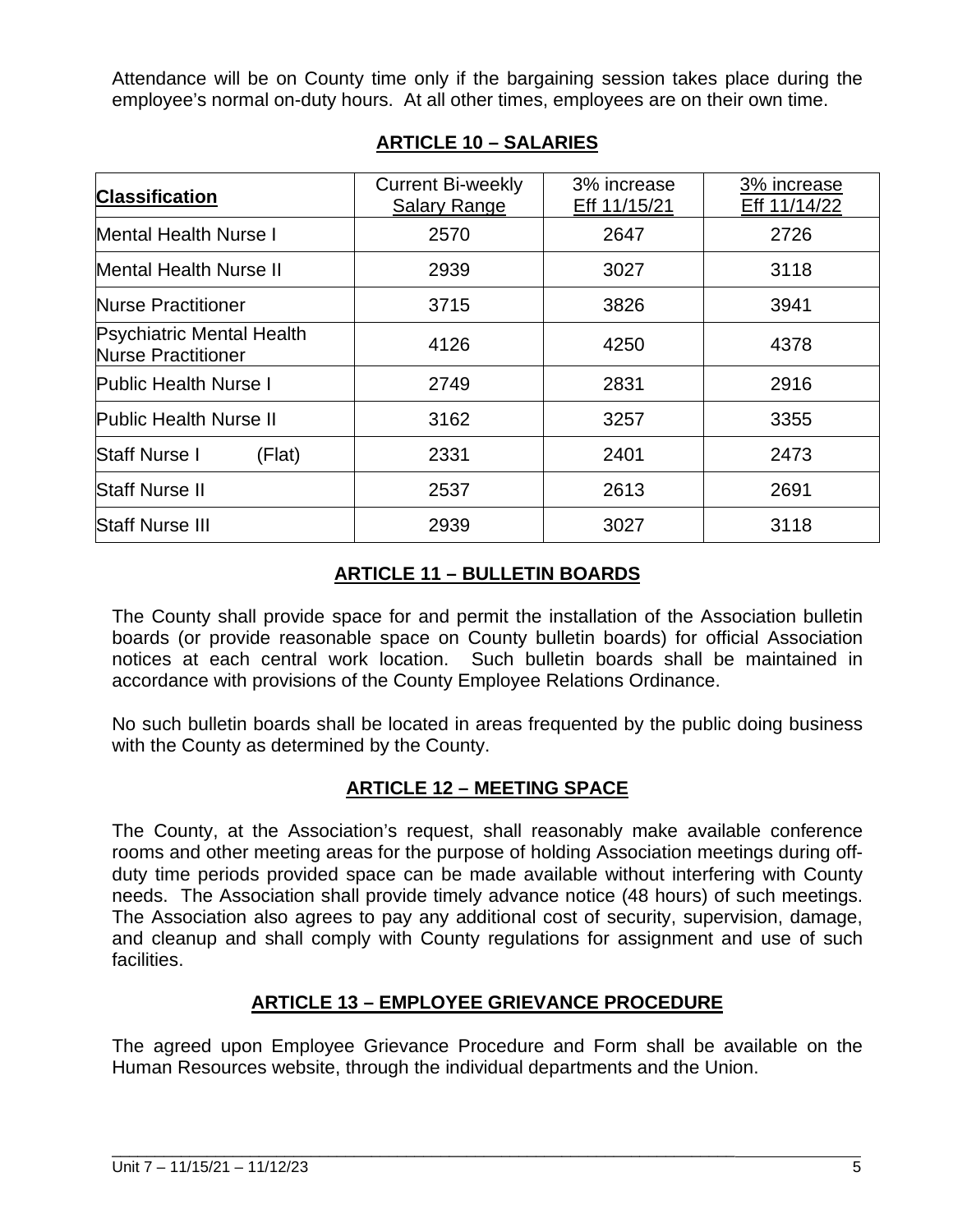Before filing a grievance, be certain to read this entire procedure, including the rules and definitions.

#### Purpose:

It is a mutual obligation on the part of administrative, supervisory, and non-supervisory employees of the County of Fresno to provide efficient and continuous services to the public. Employee morale is an important factor in maintaining a high level of public service and the administration has a responsibility to provide an orderly and expeditious method for resolving problems which may arise from working relationships and conditions. This procedure is intended to provide an orderly method for processing grievances in the interest of obtaining a fair and equitable solution.

#### **General**

The parties so involved must act in good faith and strive for objectivity, while endeavoring to reach a solution at the earliest date and at the lowest step in the process. The processing of a grievance shall be considered as County business, and the employee and his/her representative shall have reasonable time and facilities allocated. The use of County time shall not be excessive, nor shall this privilege be abused. The aggrieved employee(s) shall have the assurance that the filing of a grievance will not result in reprisal of any nature. A Grievance shall be signed by the affected employee, and a Group Grievance shall be signed by a minimum of two (2) employees affected by the grievance.

Time lines are designed to quickly resolve a grievance. It is realized, however, that on occasions the parties concerned may be unable to comply with the established time lines. In such instances, the time lines may be extended upon the mutual agreement of all parties concerned. Absent such an agreement, grievances filed beyond the fourteen (14) business day time limit, as outlined in Step  $1 -$  Informal Resolution, or beyond the (7) business day time limit, as outlined in Step 2, will not be processed and will be returned to the employee. However, the employee or his/her representative may withdraw the grievance at any time.

#### **STEP 1: INFORMAL RESOLUTION**

When an employee becomes aware that a problem exists, the employee shall discuss the matter informally with the lowest ranking immediate supervisor whose job classification is not included in the same certified representation unit. This discussion shall be sought by the employee not later than fourteen (14) business days after the alleged problem occurred or was discovered. The provisions outlined in Steps 2 and 3 do not act to restrict the employee or the immediate supervisor from seeking advice and counsel when it appears that settlement can be reached informally. The immediate supervisor will respond in writing to the employee within fourteen (14) business days of their discussion with the employee.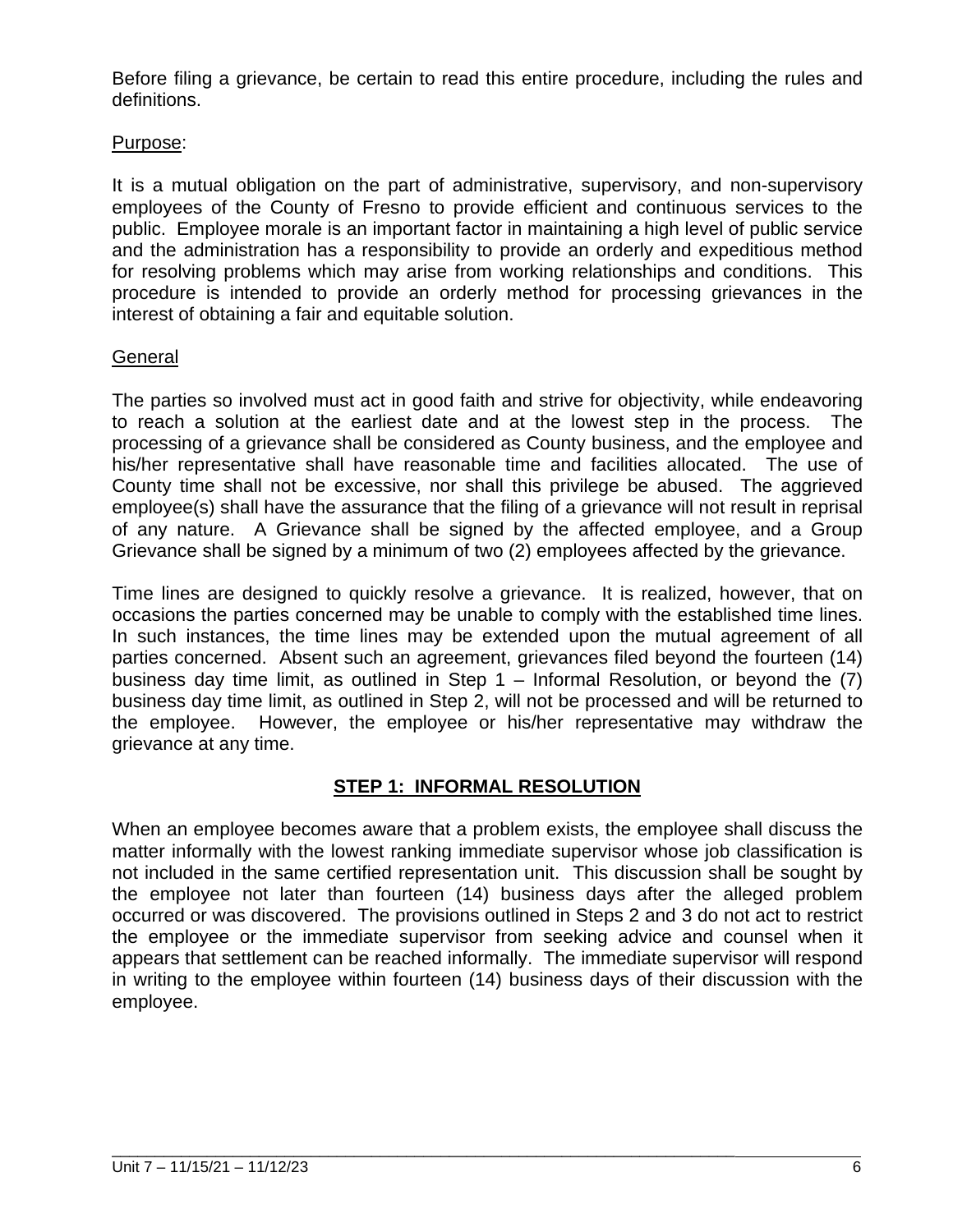#### **STEP 2: DEPARTMENT REVIEW**

If a mutually acceptable solution has not been reached during Step 1, and the employee wishes to pursue the grievance formally, the employee shall submit it in writing on the Employee Grievance Resolution Form to the Department Head, or designee, with a copy to the Labor Relations Division no later than the end of the seventh (7th) business day after the supervisor's written response. The Department Head, or designee, will give notice and hear the grievance, which may include a meeting with the employee, and render a written decision within fourteen (14) business days of receipt of the formal grievance from the employee. The written decision shall include a clear and concise statement including the reason(s) for the decision.

The intent of Step 2 is to identify why the employee filed a grievance and facilitate communication and resolution. The goal is to clearly identify issues and areas of agreement/disagreement and to have the parties present whatever available information/ documentation necessary to fully attempt to resolve the grievance. Therefore, further clarification of the problem may be necessary and a clear and concise statement of the issue shall be developed.

The process that may be followed at Step 2 is dependent on the nature of the grievance and may include, but is not limited to, the following: referring the grievance to Step 3 if the grievance is outside of department head's authority, as determined by the department in consultation with Labor Relations Division; setting up a conference/meeting with involved parties to discuss the grievance, including Labor Relations staff if necessary; referral of the employee or their representative to another department manager/supervisor.

#### **STEP 3: LABOR RELATIONS REVIEW**

Grievances unresolved at Step 2, or grievances involving matters outside the department head's authority, or grievances involving employees working in separate departments may be submitted to the Labor Relations Division for resolution. If the grievance has been reviewed at Step 2, the Labor Relations Division will attempt to mediate the grievance. If it has been referred directly to the Labor Relations Division, without having gone through Step 2, the Labor Relations Division will review the grievance, render a written response to the grievance, and will send the response to the employee or their representative (as indicated on the grievance form). A request for Labor Relations Review must be received by Labor Relations Division within seven (7) business days of the completion of Step 2 – Department Review, or within seven (7) business days of the completion of Step 1 – Informal Resolution for grievances involving matters outside the department head's authority, or involving employees working in separate departments.

In the latter instance, the intent, consistent with Step 2, is to identify issues and areas of agreement/disagreement and to have the parties present whatever available information/ documentation necessary to fully attempt to resolve the grievance. Therefore, further clarification of the problem may be necessary and a clear statement of the issue shall be developed.

All processing of the grievance at Step 3 shall be completed within fourteen (14) business days of receipt of the request for Labor Relations Review, unless mutually waived.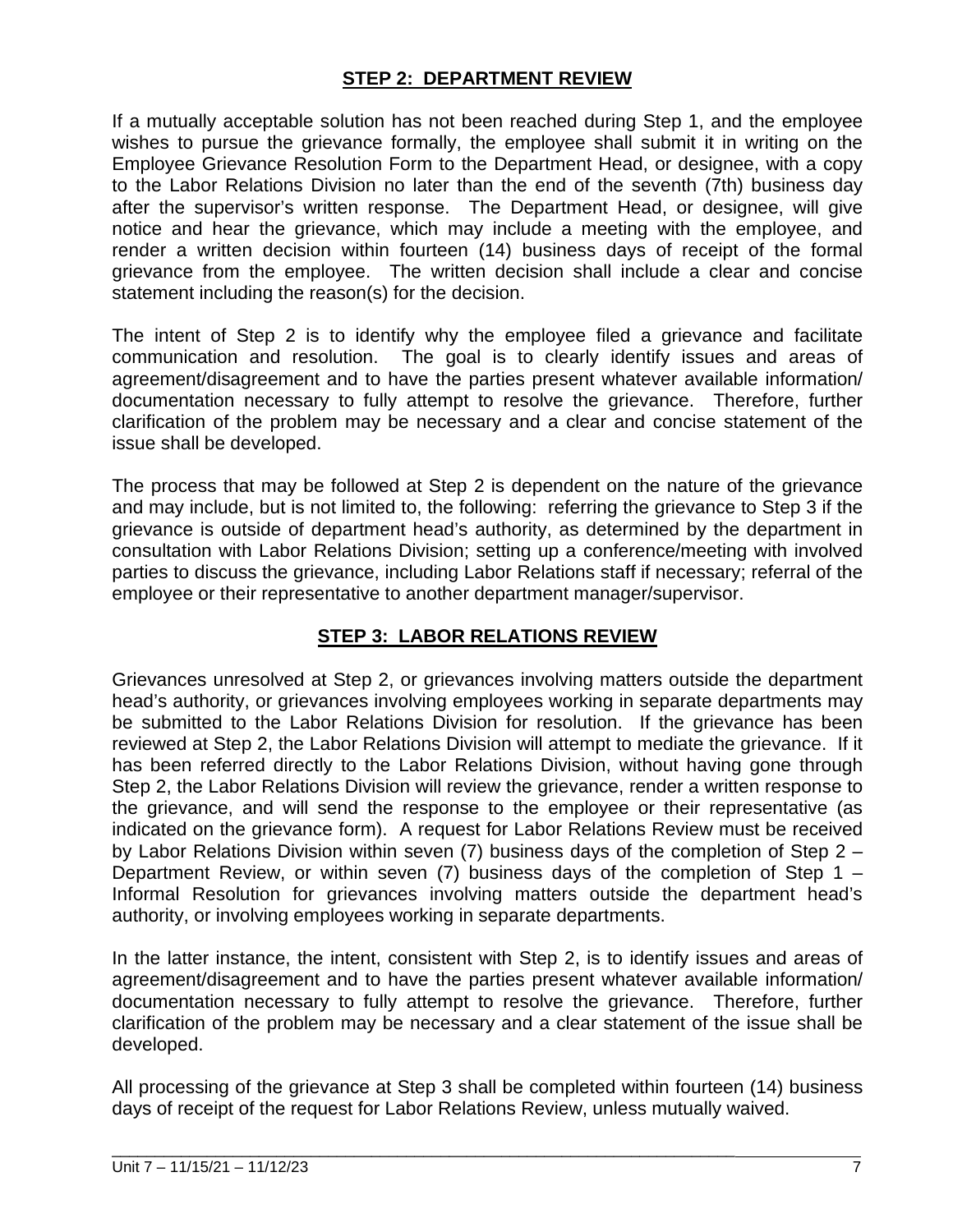#### **STEP 4: MEDIATION**

Grievances unresolved at Step 3 may be submitted to Mediation upon written request by the employee, or their representative, to the Labor Relations Division within seven (7) business days of the completion of Step 3 - Labor Relations Review. Should mediation be requested, the parties shall obtain the services of a mediator from the State Mediation and Conciliation Service in an effort to mediate a grievance resolution before Step 5 - Arbitration can be pursued. The parties shall not divulge in any form the offers made in mediation.

#### **STEP 5: ARBITRATION**

Grievances unresolved at Step 4 may be submitted to arbitration. If a grievance is not resolved through mediation, the employee, or their representative, shall contact State Mediation and Conciliation Services within seven (7) business days following mediation, to obtain a list of persons willing to serve as Arbitrator, with a copy to the Labor Relations Division. The cost of the Arbitrator shall be borne equally between the employee, or their representative, and the County.

A pre-hearing conference with the Arbitrator and the parties shall be set on the day of the hearing immediately preceding the hearing. The purpose of the conference is to identify issues to be resolved and remedy(ies); jurisdiction, or grievability; stipulate to uncontested facts and documents; to identify whether or not the potential decision can be implemented or is appealable; to review the process and conduct of the hearing; and to identify any potential problems. The Arbitrator shall state in writing their factual findings and reasons for their decision within thirty (30) business days of the hearing, if possible.

#### **IMPLEMENTATION**

If the remedy requested by the employee can be implemented by the Department Head the decision of the Arbitrator is final and subject to judicial review as set forth below. If the remedy requested by the employee cannot be implemented by the Department Head but requires actions by the Board of Supervisors', the Arbitrator shall issue a recommendation to the Board of Supervisors. The recommendation will be submitted for consideration by the Board of Supervisors at their next regularly scheduled public meeting. The action of the Board of Supervisors shall be final and binding.

#### **JUDICIAL REVIEW**

Final decisions of the Arbitrator may be submitted to the Superior Court for judicial review by either the County or the employee. A party desiring to reserve the right to appeal the Arbitrator's decision in a court of law pursuant to these rules has the burden of preserving the record of the hearing. A party who plans to use a court reporter shall inform the other party within three (3) business days of the hearing to avoid duplication of costs. Appeal from decisions by the Arbitrator shall be on the record of the Arbitrator's hearing by administrative mandamus under California Code of Civil Procedure Section 1094.5, which appeal shall be filed within ninety (90) calendar days after the decision.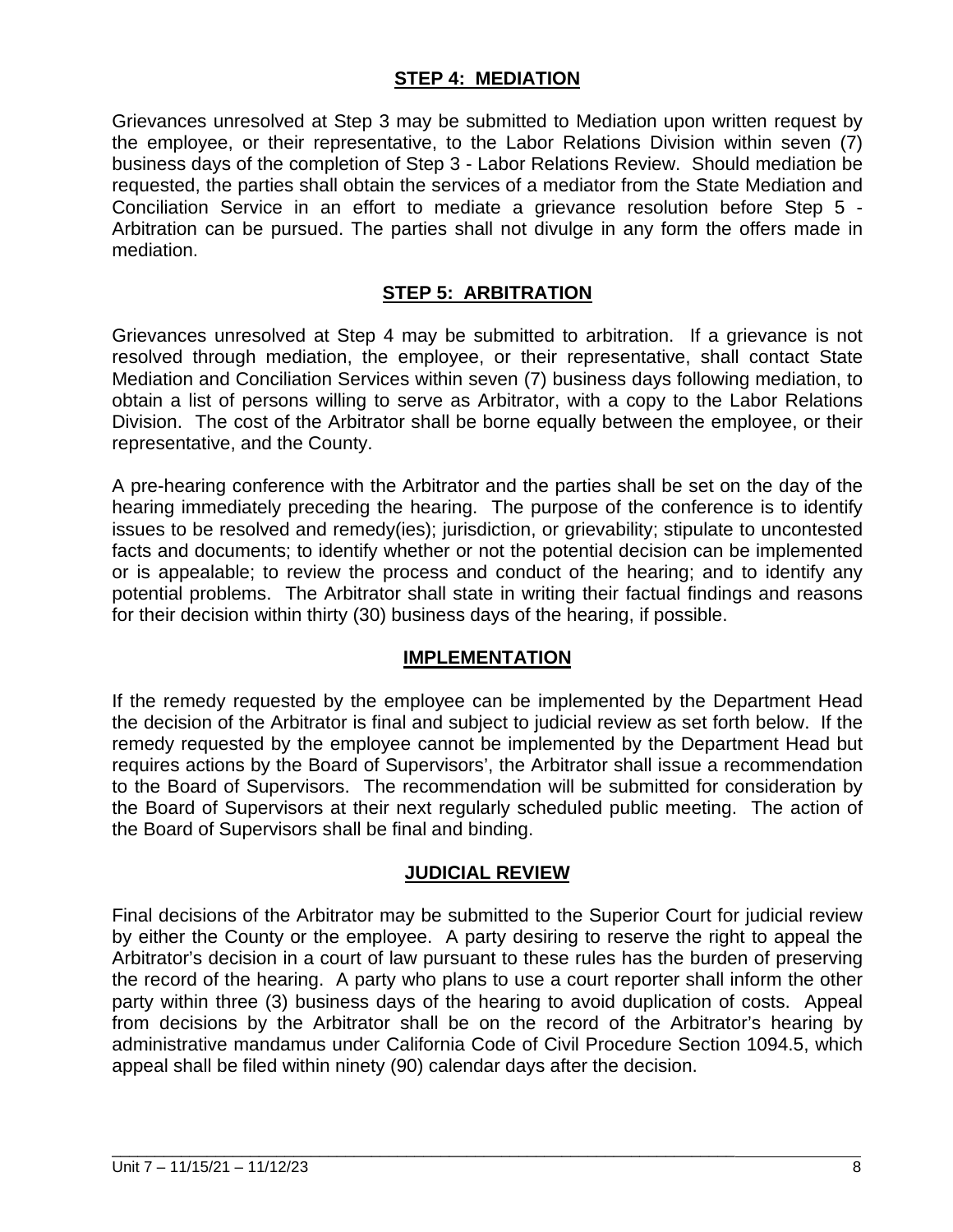#### Explanation of Rules:

- 1. Except where a remedy is otherwise provided for by County Charter, Civil Service Commission rules, or law, any employee shall have the right to present a grievance arising from his employment in accordance with the rules and regulations of this procedure. Grievances filed that are pursuant to another administrative remedy, e.g. discrimination complaint procedure, shall be returned unprocessed with an explanation for the decision.
- 2. The aggrieved employee shall have the right to be represented or accompanied by a person of the employee's choice if the complaint is not resolved at the informal level as provided for in Step 1 of the grievance procedure. This representation may commence when the grievance is presented in writing to the Department Head, or designee, as provided in Step 2 of the grievance procedure.
- 3. Failure by the aggrieved employee to abide by the prescribed time limits at any phase shall terminate the grievance process and the matter shall be deemed resolved. The County shall abide by the prescribed time limits; failure to do so will result in the grievance being automatically moved to the next phase of the grievance procedure, unless the next step in Arbitration.
- 4 When two or more employees experience a common grievance, they may initiate a single grievance. The aggrieved employees must sign the grievance form. The initial hearing of the grievance shall be by the Department Head or designee. If the employees work in separate departments, the grievance shall be referred immediately for a Labor Relations Review.

#### **Definitions**

Arbitrator – An individual selected by the employee, or their representative, and the Labor Relations Division from a panel of five (5) candidates submitted by the State Mediation and Conciliation Services. The cost of the Arbitrator shall be borne equally by the employee, or their representative, and the County.

Chain of Command – This is the normal chain of supervision in a department for addressing/resolving operational concerns/problems. This normally would begin with the first-line supervisor through the Department Head/Administration.

Day/Business Day - A regular County workday (i.e. Monday-Friday). The time period for grievance purposes begins on the first day following the day the grievance is filed or submitted to the next step.

When the time period for a given step in the grievance procedure ends on either a weekend or a holiday, it shall be automatically extended to the next regular County workday.

Department Head - The administrative head or acting head of the department involved, or a designated representative.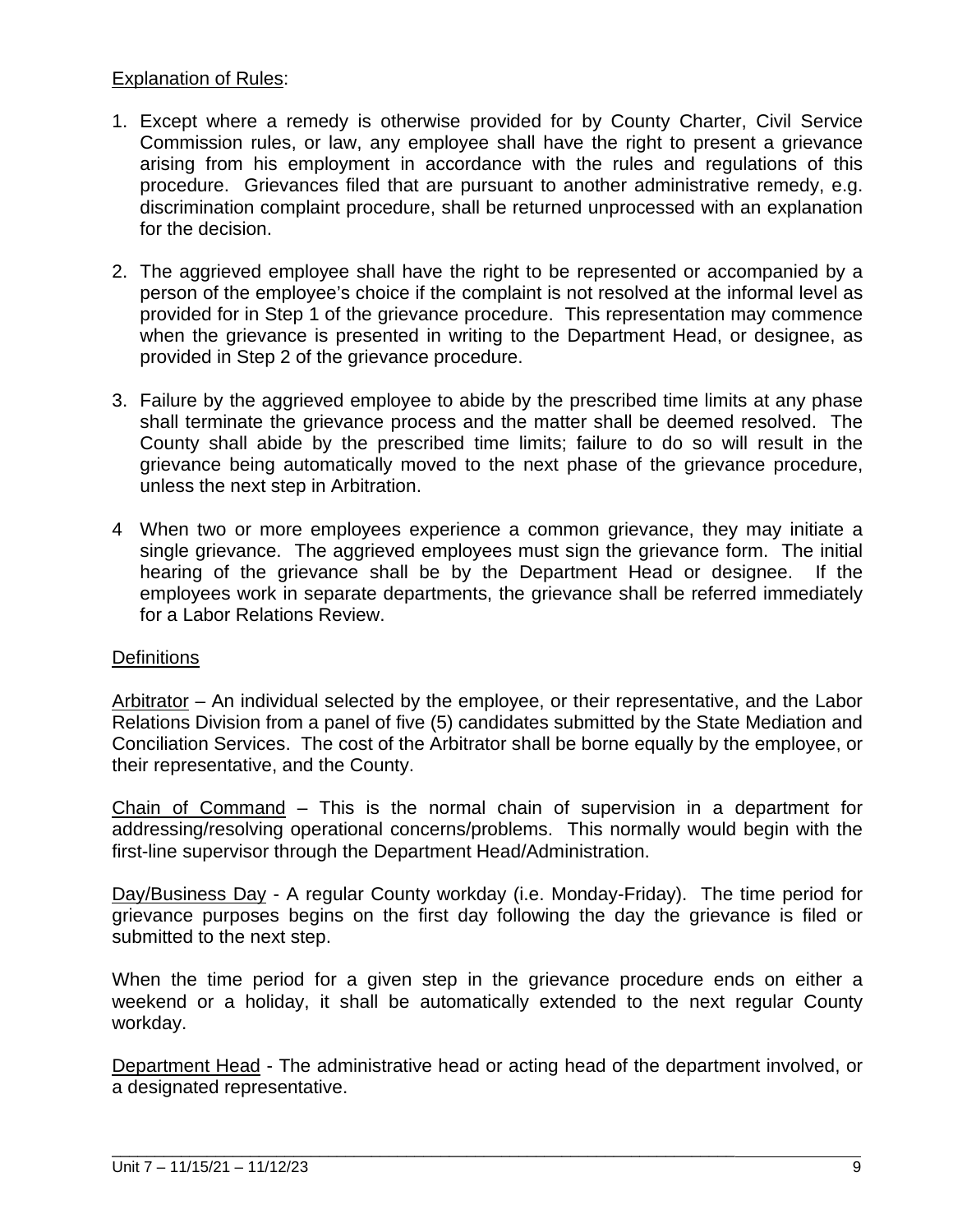Employee - An individual occupying a position permanently allocated by the Board of Supervisors as a part of the regular staffing of the department.

Grievance - A grievance is a complaint relating to any phase of an employee's employment or working conditions which the employee believes has been adversely affected because of:

A misapplication of a Memorandum of Understanding, Ordinance or Resolution of the Board of Supervisors, or of the written policies, administrative orders, or a clearly established lawful past practice of a department, relating to the employment of the individual; provided, however, that such complaint shall not include an action subject to the jurisdiction of the Civil Service Commission or any other matters which are otherwise reviewable pursuant to another administrative remedy.

NOTE: If a grievance is alleged relating to a past practice as specified above, the grievant must first establish that practice has existed, and if sustained, any decision relating to the grievance shall only apply to the specific grievance and shall not be considered as a precedent.

Group Grievance – A common grievance involving two (2) or more employees.

Immediate Supervisor - The individual who assigns, reviews, or directs the work of an employee, and who is not in a job classification in the same certified representation unit as the grievant.

Parties – Reference to parties in this procedure include the employee or their representative (as indicated on the Grievance Form), department management, and Labor Relations staff, depending on the context of the particular reference.

Representative - The person identified by the employee on the Grievance Form to appear along with the employee in the presentation of a grievance.

#### **ARTICLE 14 – DISCIPLINARY ARBITRATION**

#### REQUEST FOR ARBITRATION

If the Department Head agrees to arbitration he/she shall indicate so on the Order of Disciplinary Action and the Order shall advise the employee of his/her right to either:

- 1) Appeal the action to the Fresno County Civil Service Commission within fifteen (15) working days of service of the Order by a signed statement asking for a hearing; **or**
- 2) Submit to the Director of Human Resources a request in writing within fifteen (15) working days of service of the Order, that the matter be submitted to arbitration. A copy of the Order will be filed with the Association by the acting department.

Under no circumstance can the employee submit an appeal of the disciplinary action to both the Fresno County Civil Service Commission and to arbitration.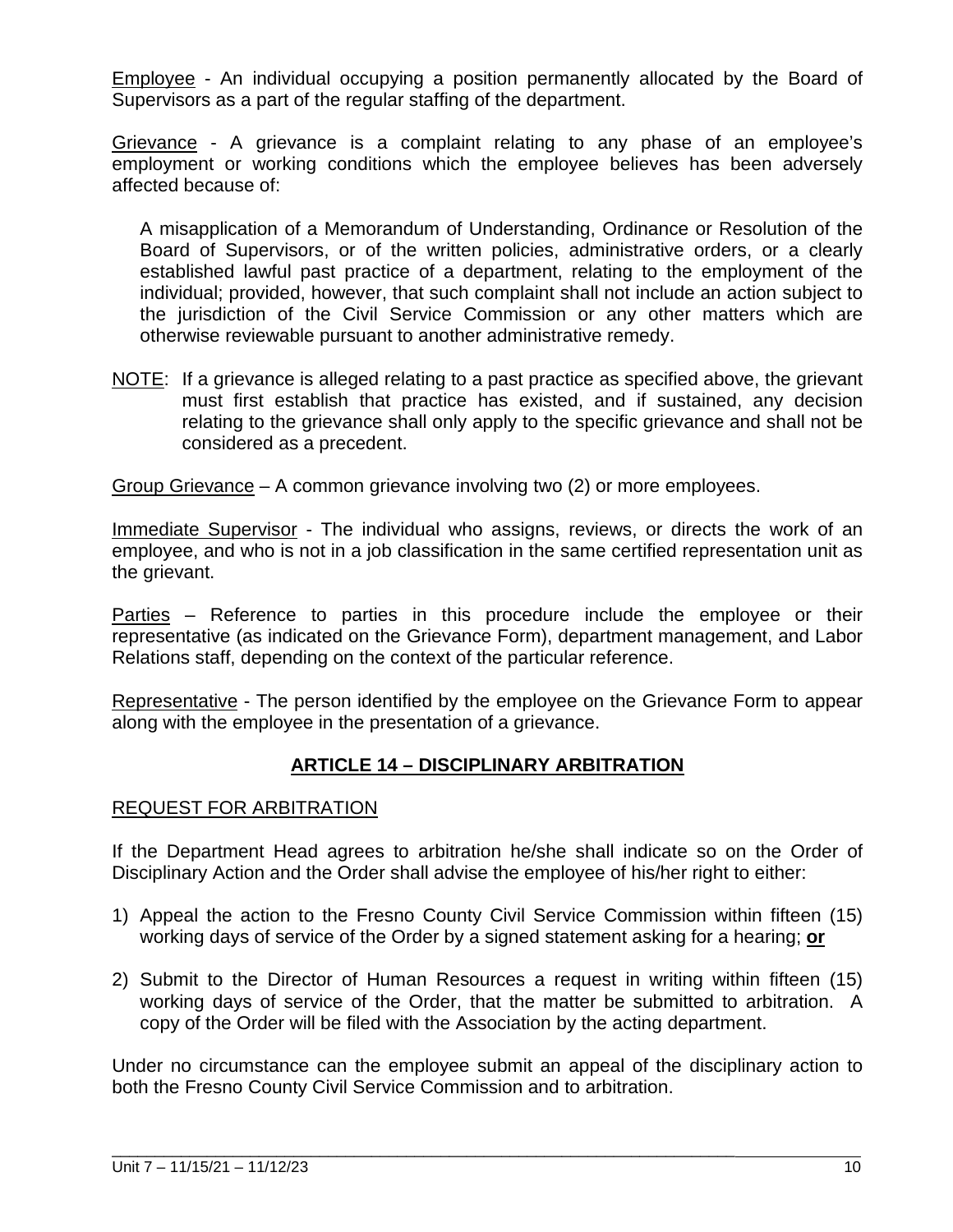If the employee requests to submit the matter to arbitration (rather than to the Fresno County Civil Service Commission), the provisions of this Article supersede Sections 10120 through 10190 of Fresno County Personnel Rule 10 – Disciplinary Actions.

Failure by the employee to file an appeal within the above-referenced time frames will result in the employee waiving his/her right to appeal the Order and the action of the department becoming final.

#### WRITTEN RESPONSE TO THE ORDER OF DISCIPLINARY ACTION

Twenty (20) working days prior to the scheduled arbitration hearing, the employee will submit a written response to the Order of Disciplinary Action, which includes his/her reasons for disagreeing with the Order.

#### SELECTION OF ARBITRATOR

The County and the Association agree to utilize a panel of five (5) mutually agreed upon arbitrators. Arbitrators will be issued a number of one (1) through five (5) and will be scheduled to hear arbitrations in that order (e.g.) arbitrator #1 will hear the first requested appeal, arbitrator #2 will hear the second requested appeal, etc. Once the sixth requested appeal is received the cycle will start over (e.g.) arbitrator #1 will hear the sixth requested appeal, arbitrator #2 will hear the seventh requested appeal, and so on.

The Director of Human Resources or his/her designee and/or the Association will contact the agreed upon arbitrator to schedule a mutually agreed upon hearing date as soon as possible.

#### ARBITRATION COSTS

The arbitrator shall be compensated up to a rate of Fifteen Hundred Dollars (\$1,500). The cost of the arbitrator shall be paid by the County. Costs of the court reporter, if any, shall be paid by the County.

#### SCOPE OF ARBITRATOR'S AUTHORITY

The arbitrator shall have no power to alter, amend, add to or subtract from the provisions of this Article, any other terms of this Agreement or to Fresno County Personnel Rule 10 – Disciplinary Actions.

If the arbitrator finds that none of the charges contained in the Order of Disciplinary Action are true, then he/she shall set aside the action taken by the appointing authority. If the arbitrator finds that one or all of the charges are true, then he/she shall make a decision confirming or modifying the action of the appointing authority provided, however, that his/her authority to modify the appointing authority's action is limited to those disciplinary actions described in Section 10030 – Types of Disciplinary, of Fresno County Personnel Rule 10 – Disciplinary Actions. The arbitrator shall have no authority to increase the discipline imposed by the appointing authority.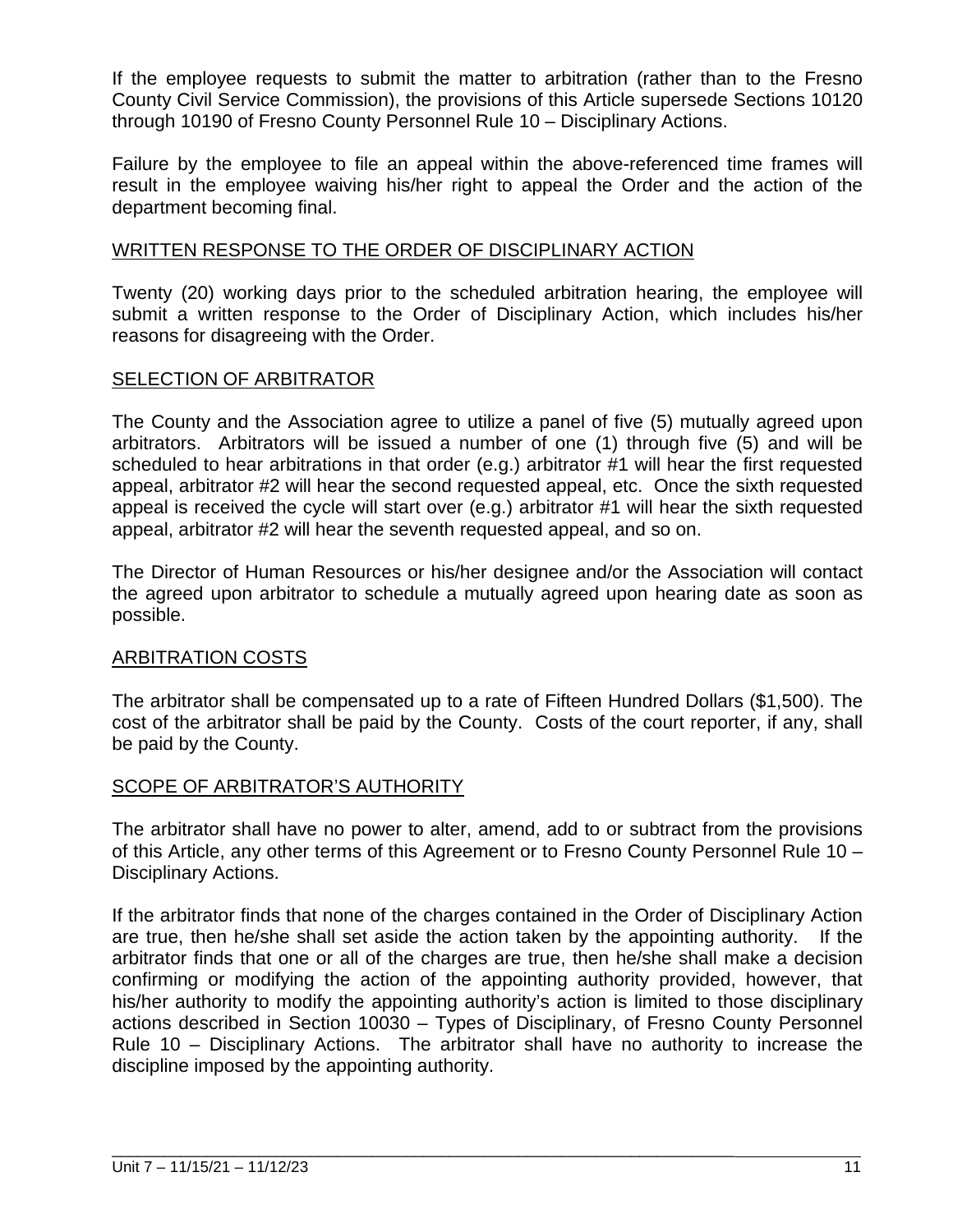Nothing shall preclude the arbitrator from ordering the reinstatement of an employee with or without back pay.

The decision of the arbitrator shall be final and binding.

#### PROCEEDINGS

The arbitrator, attorney or other representative of a party may issue subpoenas. A prehearing conference with the arbitrator and the parties shall be set on the day of the hearing immediately preceding the hearing. The purpose of the conference is to stipulate to uncontested facts and documents; to review the process and conduct of the hearing; and to identify any potential problems.

Except as provided in Fresno County Ordinance 3.12.070, the parties have the right to be represented by the person of their choice.

The parties shall have the right to: call and examine witnesses; introduce exhibits; crossexamine opposing witnesses; impeach any witness; and to rebut the evidence against them.

Oral evidence shall only be taken on oath or affirmation.

#### REPORT OF HEARING

The arbitrator shall render his/her report to the parties in writing, including reasons for the decision, within thirty (30) calendar days of the completion of the hearing. Failure to comply with this provision shall result in the automatic waiver of the arbitration fee.

#### REMOVAL OF ARBITRATOR FROM PANEL

An arbitrator may be removed from the panel upon mutual agreement between the County of Fresno and the California Nurses Association. If an arbitrator is removed from the panel, a replacement will be added to the panel upon mutual agreement of the parties.

#### **ARTICLE 15 – HEALTH AND SAFETY**

It is management's responsibility to provide and maintain a safe and healthy work environment. The Association will cooperate by encouraging all employees to perform their work in a safe manner and adhere to all applicable policies and procedures. It is the duty of all employees in the course of performing their regular assignments to be alert to unsafe and/or unhealthy practices, equipment, and conditions and to report any such issues to their immediate supervisor and appropriately complete the employee hazard report. The employee shall receive a written response as to what action(s) were taken by the Department of Public Health to eradicate or improve the reported hazard.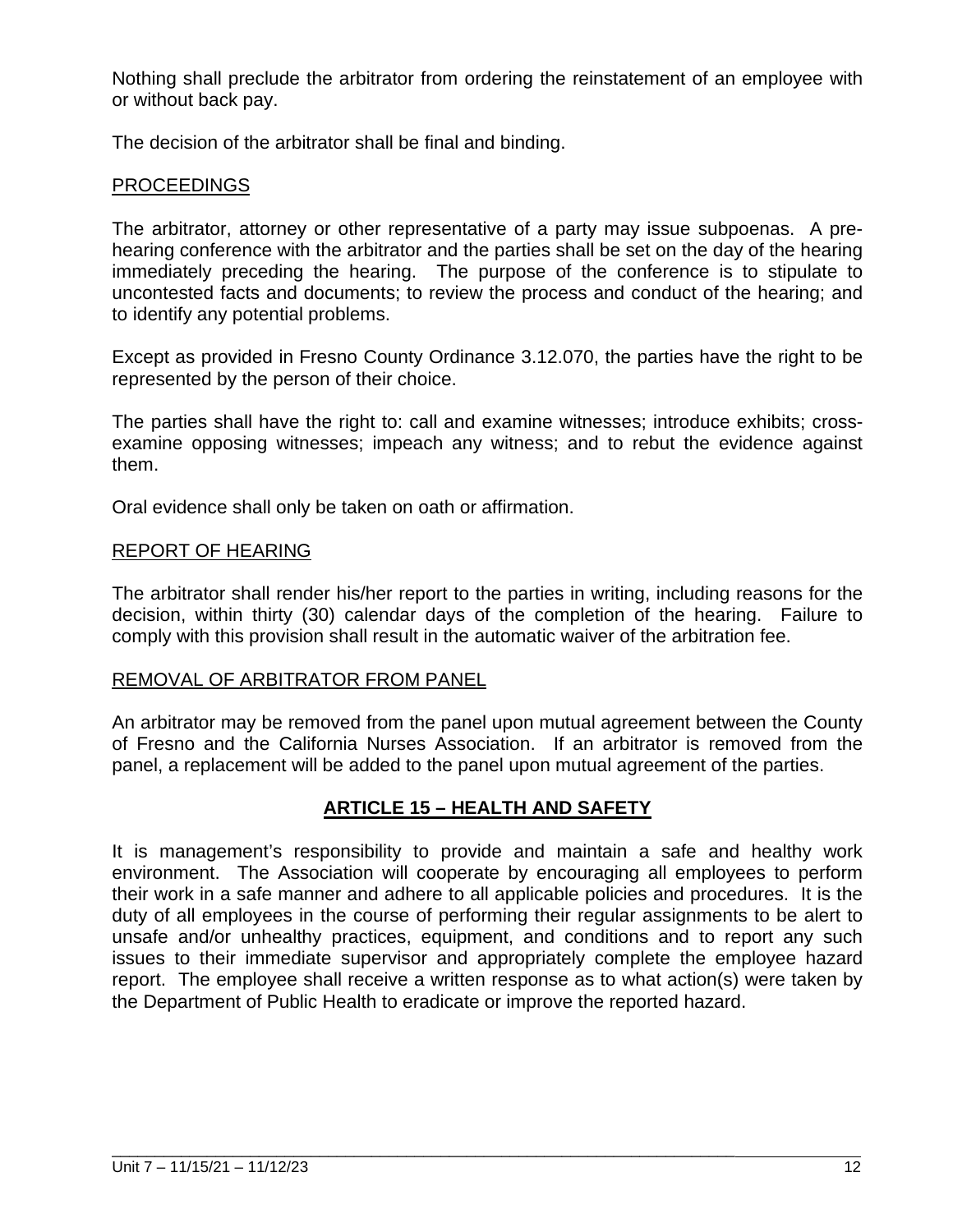#### **ARTICLE 16 – PERMANENT PART-TIME EMPLOYEE BENEFITS**

Except as otherwise specified herein, incumbents of part-time permanently allocated positions shall continue to receive all currently pro-rated benefits provided by the County. In addition, the County shall pay one-half  $(½)$  of the health insurance benefit contribution for each such part-time employee who regularly works fifty percent (50%) or more of the hours required of full-time employees. The County shall continue to pay the full health insurance contribution for employees who regularly work eighty percent (80%) or more of the hours required of full-time employees.

Health insurance coverage shall be optional for part-time employees who regularly work fifty percent (50%) or more of the hours required of full-time employees. When such employee options for health insurance coverage, such employee shall be required to pay the current employee premium contribution rate less one-half (½) of the County contribution for full-time employees. Eligible part-time employees may also enroll dependents on the same basis as full-time employees.

Part-time employees who regularly work less than fifty percent (50%) of the hours required of full-time employees shall not be eligible for health insurance coverage.

Employees occupying permanently allocated positions who work eighty percent (80%) or more of a full-time position shall be credited with eight (8) hours of holiday pay; the above employees who work less than eighty percent (80%) of a full-time position shall be credited with four (4) hours of holiday pay.

#### **ARTICLE 17 – MEDICAL CARE AND PRE-DESIGNATION**

Workers' compensation benefits shall be provided through the County's Workers' Compensation Program. If an Association member has notified Risk Management in writing (i.e. via the appropriate pre-designation form) prior to the date of injury/illness that the Association member has a personal physician (i.e. primary care provider) willing to treat work-related injury/illness, the Association member shall have the right to be treated by such physician from the date of work-related injury/illness. Otherwise, the County reserves the right to provide a list of physicians within the County's Medical Provider Network from which the Association member may select a treating physician for his/her work-related injury/illness.

Annual influenza vaccinations will be provided to Association members at no cost. Advance notification will be provided to Association members regarding the location and time influenza vaccinations will be available.

#### **ARTICLE 18 – ANNUAL LEAVE**

All employees covered by this MOU hired on or before October 9, 1983, will participate in the Annual Leave II Plan (formerly known as New Annual Leave Plan) as governed by the Fresno County Salary Resolution, Section 600.

All employees hired on or after October 10, 1983, will participate in the Annual Leave IV Plan as governed by the Fresno County Salary Resolution, Section 600.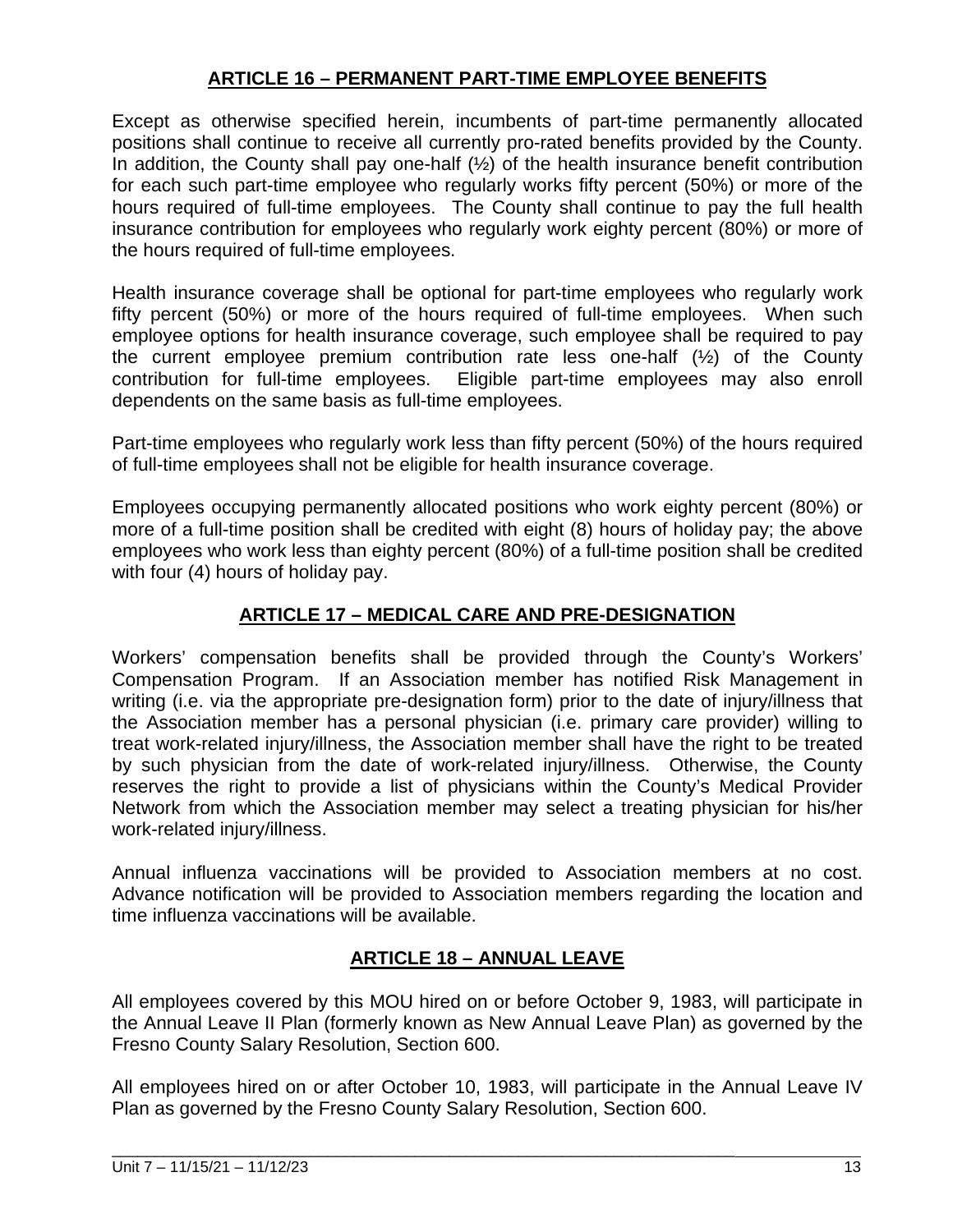#### **ARTICLE 19 – BEREAVEMENT LEAVE**

Each employee occupying a full-time, permanent position shall be eligible for paid Bereavement Leave up to twenty-four (24) working hours per bereavement for the death of a qualifying relative. Employees who work less than 80% of a full-time position shall be eligible for up to twelve (12) hours of paid Bereavement Leave per bereavement for the death of a qualifying relative.

All leave must be requested, approved and completed within six months of the qualifying relative's death.

A qualifying relative shall be defined as the employee's: legally recognized spouse, mother, step-mother, father, step-father, brother, step-brother, sister, step-sister, child, step-child (including California Health and Safety Code, Section 102950), grandmother, step-grandmother, grandfather, step-grandfather, grandchild, or step-grandchild. Also qualifying shall be an employee's corresponding relative through their legally recognized spouse: spouse's mother, spouse's father, spouse's brother, spouse's sister, spouse's child, (including California Health and Safety Code, Section 102950), spouse's grandmother, spouse's grandfather, or spouse's grandchild.

Employees granted Bereavement Leave shall only be paid for any work hours regularly scheduled but not worked. For example, an employee who regularly has Fridays off is not eligible to use Bereavement Leave on a Friday.

Employees must maintain active payroll status to be eligible for Bereavement Leave. Active payroll status is defined as receiving any type of pay from the County (e.g. Annual Leave, Sick Leave, Vacation). If an employee is not receiving any pay from the County, they are deemed to be on inactive payroll status and not eligible for Bereavement Leave (e.g. unpaid leave of absence). Employees may substitute Bereavement Leave for available Annual Leave when integrating with State Disability Insurance.

Employees may request use of Annual Leave when the employee desires additional time off for bereavement-related purposes. Approval by the Department of total Bereavement Leave hours permitted (including any additional Annual Leave requested) will be based on operational need.

Employees taking Bereavement Leave shall submit a written statement under penalty of perjury on the Leave Request and Certification Form.

#### **ARTICLE 20 – HEALTH INSURANCE**

1. Effective December 14, 2020, the County will contribute up to, on behalf of each fulltime (.8 or higher FTE) up to the following amounts per pay period based on the employee's plan selection: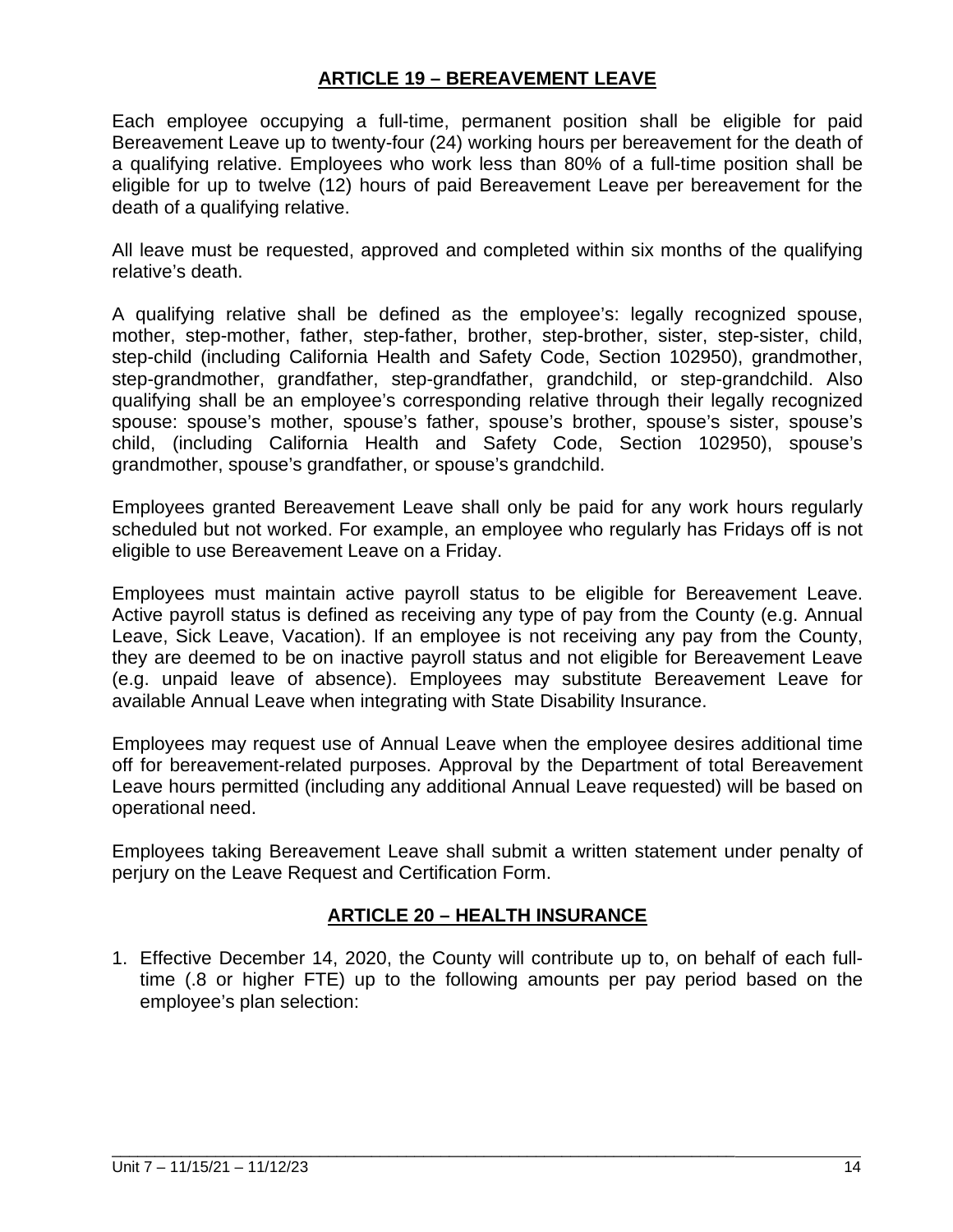| <b>Plan Selection</b>       | Amount | Add'l Amount | <b>Total Contribution</b> |
|-----------------------------|--------|--------------|---------------------------|
| <b>Employee Only</b>        | \$368  | N/A          | \$368                     |
| Employee plus Child(ren)    | \$368  | \$110        | \$478                     |
| <b>Employee plus Spouse</b> | \$368  | \$110        | \$478                     |
| <b>Employee plus Family</b> | \$368  | \$115        | \$483                     |

Effective December 13, 2021, the County will contribute up to, on behalf of each fulltime (.8 or higher FTE) up to the following amounts per pay period based on the employee's plan selection:

| <b>Plan Selection</b>       | <b>Total Contribution</b> |  |
|-----------------------------|---------------------------|--|
| <b>Employee Only</b>        | \$388                     |  |
| Employee plus Child(ren)    | \$498                     |  |
| <b>Employee plus Spouse</b> | \$498                     |  |
| <b>Employee plus Family</b> | \$593                     |  |

Effective December 12, 2022, the County will contribute up to, on behalf of each fulltime (.8 or higher FTE) up to the following amounts per pay period based on the employee's plan selection:

| <b>Plan Selection</b>       | <b>Total Contribution</b> |
|-----------------------------|---------------------------|
| <b>Employee Only</b>        | \$408                     |
| Employee plus Child(ren)    | \$518                     |
| <b>Employee plus Spouse</b> | \$518                     |
| <b>Employee plus Family</b> | \$703                     |

- 2. A minimum of one (1) health benefit plan, one (1) dental benefit plan, one (1) vision benefit plan, and one (1) pharmacy benefit plan will be available to employees and their dependents. If, during the term of this agreement, any of the health benefit plan(s), dental benefit plan(s), vision benefit plan, mental health plan, or the pharmacy benefit plan is unable to fulfill its contractual obligation, the County, upon consultation with the Health Benefits Advisory Committee (HBAC), if necessary, will secure a suitable replacement.
- 3. Any employee participating in the County's Health Benefit Program must enroll in one of the Health Insurance Plan(s), unless an employee chooses to opt out of the County's Health Benefit Program.
- 4. Unless otherwise court ordered, eligible employees may choose to opt out of the County's Health Benefit Program (including any related life insurance program) by completing the Opt Out Form and by providing written proof that they have medical coverage from another group health insurance plan. In addition, the employee must verify that a discontinuance of the County's Health Benefit Program does not constitute a violation of any court order or legal obligation. Eligible employees may only opt out during the designated open enrollment period for each respective Health Benefit Plan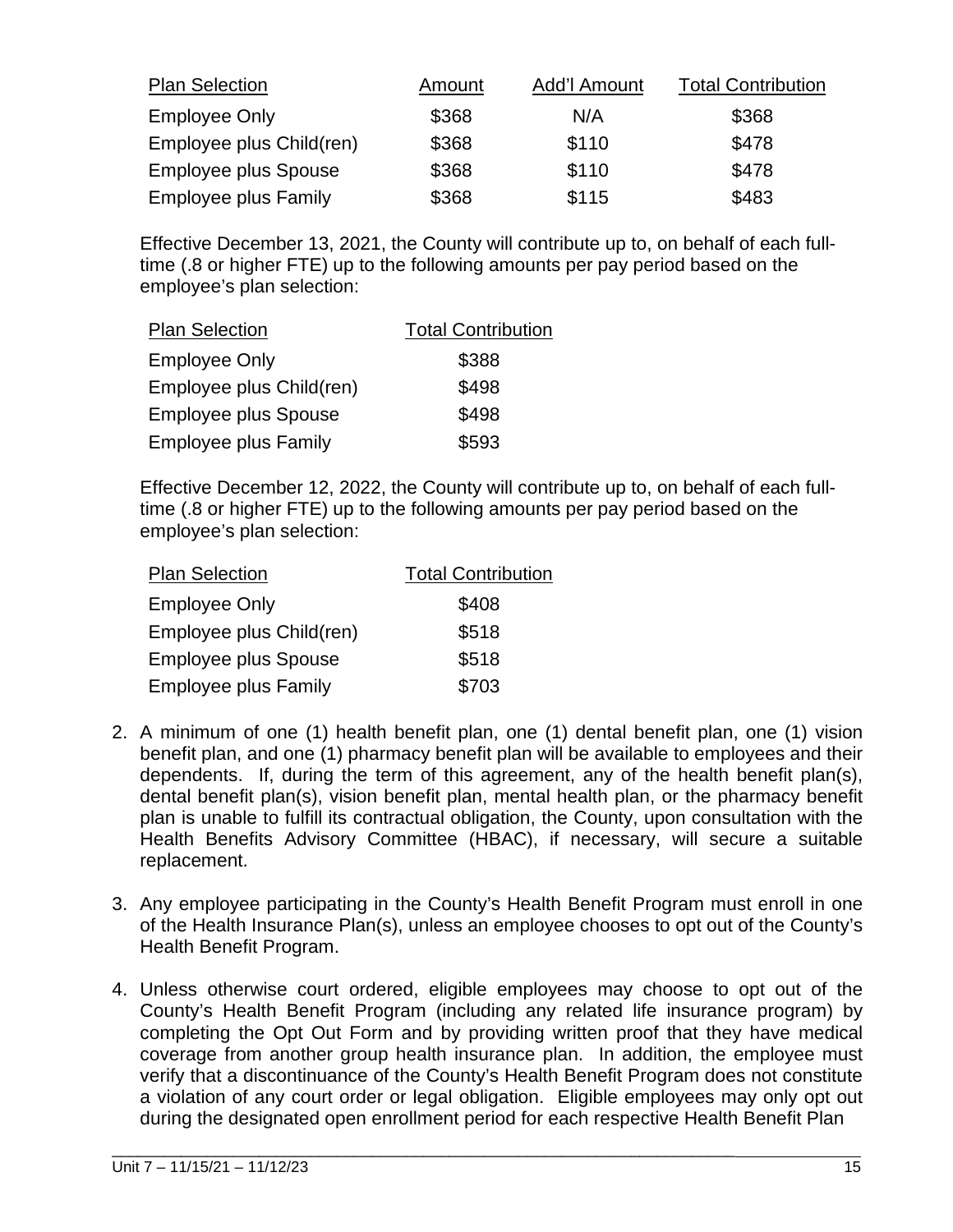Year as defined by Human Resources or via a qualifying event (must be turned in within 30 days of the effective date of other group health insurance). Group health insurance plan is defined as employer-sponsored medical coverage.

In the event an employee, who has opted out of the County's Health Benefit Program, subsequently loses his/her alternate medical coverage due to a qualifying event as defined by the Consolidated Omnibus Budget Reconciliation Act (COBRA), the employee may re-enroll in the County's Health Benefit Program. It shall be the responsibility of the employee to notify Employee Benefits within 30 days of the qualifying event.

Any employee who opted out of the County's Health Benefit Program for any Plan Year and desires to maintain their opt out status for subsequent Health Plan Years, must submit a new Opt Out Form during the open enrollment period for each respective Health Plan Year as defined by Human Resources. If an Opt Out Form for Health Plan Year is not received in the Employee Benefits Division within the respective open enrollment period for each Plan Year as defined by Human Resources, said employee shall be enrolled in the Anthem Blue Cross EPO Health Plan and DHMO Dental Plan. Additionally, any employee who has opted out of the County's Health Benefit Program may re-enroll in the Program during the annual Open Enrollment period.

- 5. Any newly hired employee eligible to participate in the County's Health Benefit Program must enroll in one of the Health Insurance Plan(s), unless the newly hired employee chooses to opt out (as delineated in No. 4 above) of the County's Health Benefit Program no later than 30 days after date of hire. Any newly hired employee who does not select one of the Health Insurance Plan(s) and does not opt out of the County's Health Benefit Program by the stated deadline, shall be enrolled in the Anthem Blue Cross EPO Health Plan and DHMO Dental Plan.
- 6. Effective December 17, 2018, any employee who opts out of the County's Health Benefit Program for any Plan Year and does not submit a new Opt Out Form during the open enrollment period (as outlined in No. 4 above), shall be enrolled in the lowest cost Health and Dental Plan. Additionally, any newly hired employee who does not select one of the Health Insurance Plan(s) and does not submit an Opt Out Form (as outlined in No. 5 above), shall be enrolled in the lowest cost Health and Dental Plan.
- 7. If during the term of this agreement the State or Federal government legislates mandatory benefit levels in excess of those covered by agreement between the County and health/dental plan(s) which result in increased premiums, either the County or the employee organization may request the other party to meet and confer regarding the terms and conditions set forth herein.
- 8. Pursuant to the HBAC agreement, the parties agree to continue to meet and discuss the County's health benefit program before the commencement of each Plan Year.

#### **ARTICLE 21 – LEAVES OF ABSENCE**

Upon return from an authorized leave of absence, the nurse shall be employed in the same classification, and if there is an opening, appointed to the same shift and unit. When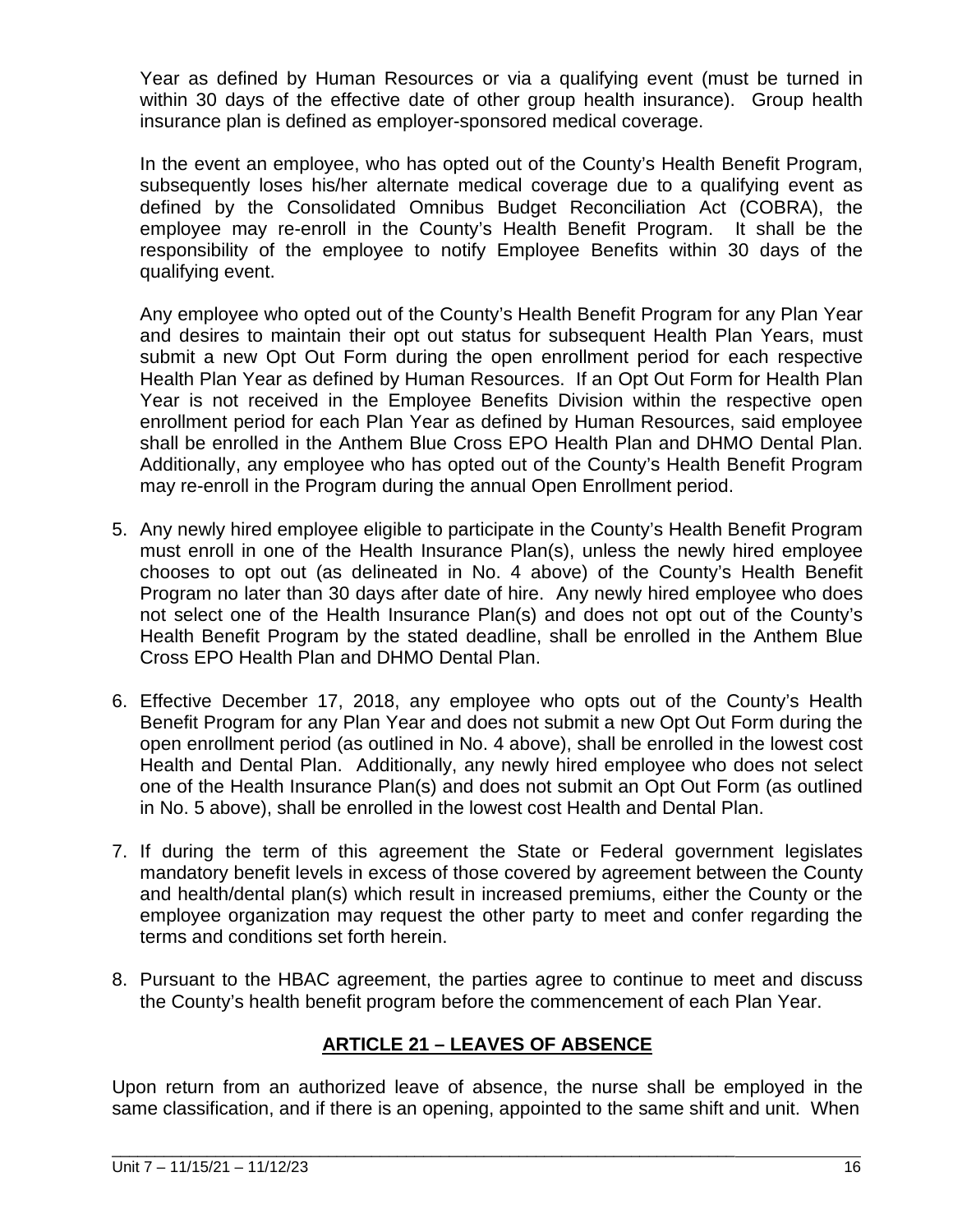no shift and/or unit vacancy exists, the nurse shall receive priority consideration for unit and shift assignment when a vacancy occurs.

#### **ARTICLE 22 – EDUCATION LEAVE/ORIENTATION**

When attendance at any education program is at the department's request, the Registered Nurse in attendance shall receive, in addition to reimbursement of expenses incurred in attending such programs, the regular rate of pay for those hours spent attending the class, in addition to payment for hours worked.

Registered Nurses shall be granted thirty-two (32) hours of leave with pay per twocalendar years with advance approval to participate in courses, institutes, workshops, seminars, or other classes of an educational nature related to continuing education requirements or the specific assigned working area. Additionally, education leave may not be used in addition to the full worked pay period. Mandatory training scheduled by the department shall not be counted as part of the thirty-two (32) hours per two-calendar years. Hours taken as educational leave by nurses shall be counted as such on the time cards. Continuing education certificate or other proof of completion is required. The employee shall give one (1) month's notice of the educational program. Approval or denial will be made by management within seven (7) calendar days of the request.

Registered Nurses who request CEL on their regularly scheduled work day shall be granted leave hours equal to the number of CE hours required for the program. CEL, AL, Dock, or accrued Comp Time may be used at the employee's discretion to supplement up to the employee's usual number of work hours for that day. Nurses shall not be charged a fee for classes offered by the County except when a nurse voluntarily chooses to attend a class involving extraordinary cost relative to use of outside consultants, equipment, books, etc.

When a travel request is submitted, it shall be accompanied with a completed Justification for Attending Workshop/Seminar form. These forms must be submitted at least fifteen (15) days prior to the departure date.

Within two (2) weeks after the nurse's return from the workshop/seminar, the nurse must complete a Summary of Workshop/Seminar Experience form and return it to the department.

Each nurse when hired will be presented with a general orientation schedule which will be determined by the respective departmental management. In addition, the nurse shall receive an orientation schedule peculiar to his/her particular area. Orientation and continuing education programs will be in compliance with JCAH and Title XXII licensing standards. In the Departments of Public Health and Behavioral Health this will be developed by the supervisor. Each orientation program will be completed within a prescribed period of time as set forth in the respective schedule. Except in an emergency, during the orientation the nurse being oriented shall not be included in the staffing pattern until the nurse's orientation is completed. Management shall make effort to insure that the orientee shall not be counted in the staffing pattern.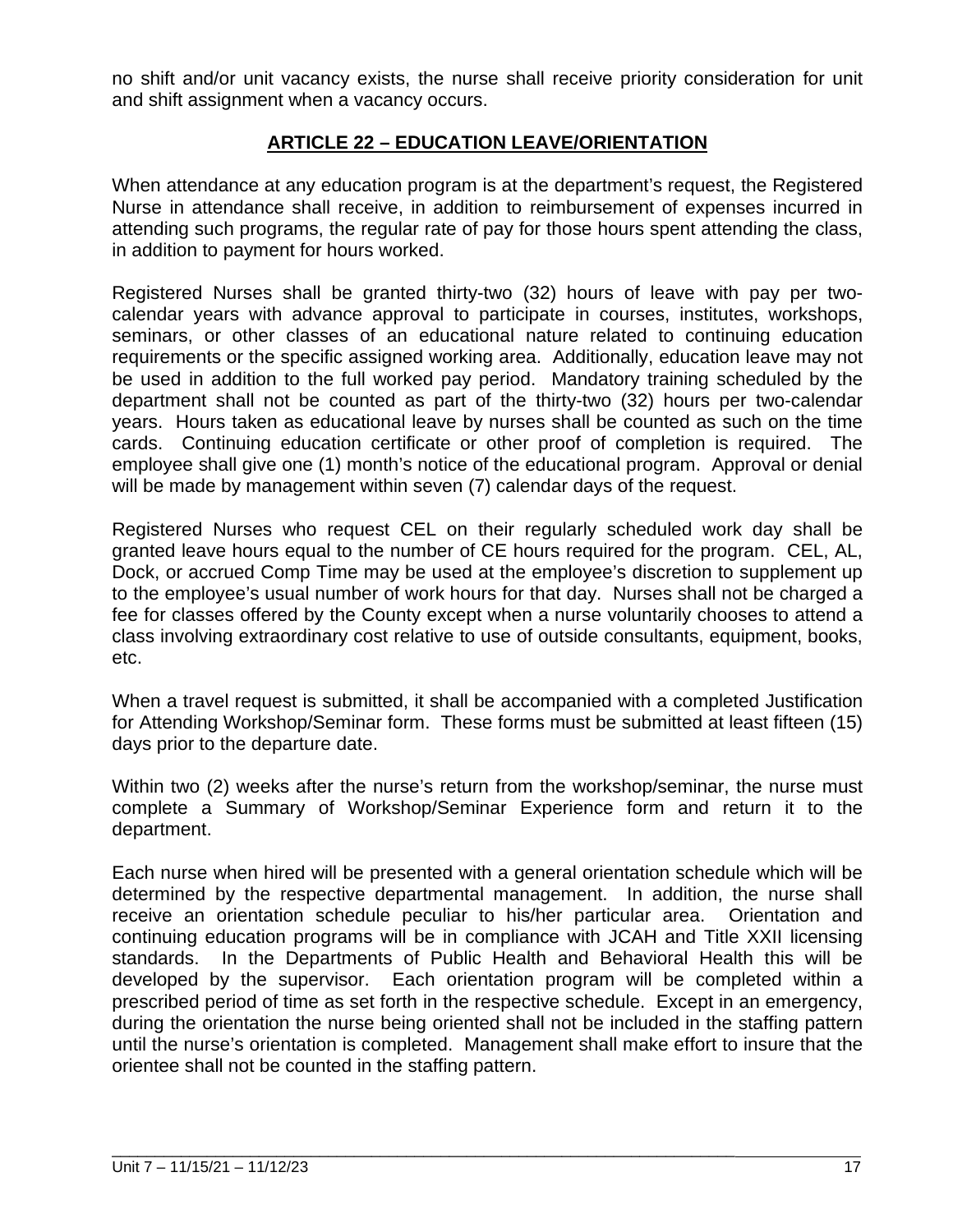The County will establish and maintain on-going, in-service training for members of this Unit, including an orientation program for newly hired nurses.

The Departments of Public Health and Behavioral Health will make available to the members of this Unit continuing education programs which will be in compliance with regulations of the State of California, Department of Consumer Affairs, Board of Registered Nursing.

#### **ARTICLE 23 – HOLIDAYS**

The dates listed below which fall within the normal workweek of Monday through Friday shall be considered paid holidays and shall be observed subject to provisions contained in the Salary Resolution.

- 1. January 1 (New Year's Day)
- 2. Third Monday in January (Martin Luther King Jr.'s Birthday)
- 3. Third Monday in February (Washington-Lincoln Day)
- 4. March 31 (Cesar Chavez' Birthday)
- 5. Last Monday in May (Memorial Day)
- 6. July 4 (Independence Day)
- 7. First Monday in September (Labor Day)
- 8. November 11 (Veteran's Day)
- 9. Fourth Thursday in November (Thanksgiving Day)
- 10. Day following Thanksgiving
- 11. December 25 (Christmas)
- 12. Every Monday following a Sunday, which falls on January 1, March 31, July 4, November 11, or December 25
- 13. Every Friday when such Friday immediately precedes January 1, March 31, July 4, November 11, or December 25

#### Holiday Pay Eligibility

Employees are eligible for holiday pay only if they are at work or on an approved paid leave on their last assigned shift immediately before or after the holiday. Employees claiming annual leave for illness purposes or sick leave on their last assigned shift immediately before or after a County holiday as set forth in Section 900 of the Fresno County Salary Resolution may be required to provide a statement from a California licensed physician setting forth the specifics which necessitated the employee's absence for illness or injury purposes in order to be eligible for holiday pay.

#### Holiday Credit

If eligible, full-time employees shall receive eight (8) hours of holiday pay at their base hourly rate of pay for the holiday itself. If the employee works the holiday, the employee may elect to accrue the aforementioned eight (8) hours, in lieu of cash compensation. The combined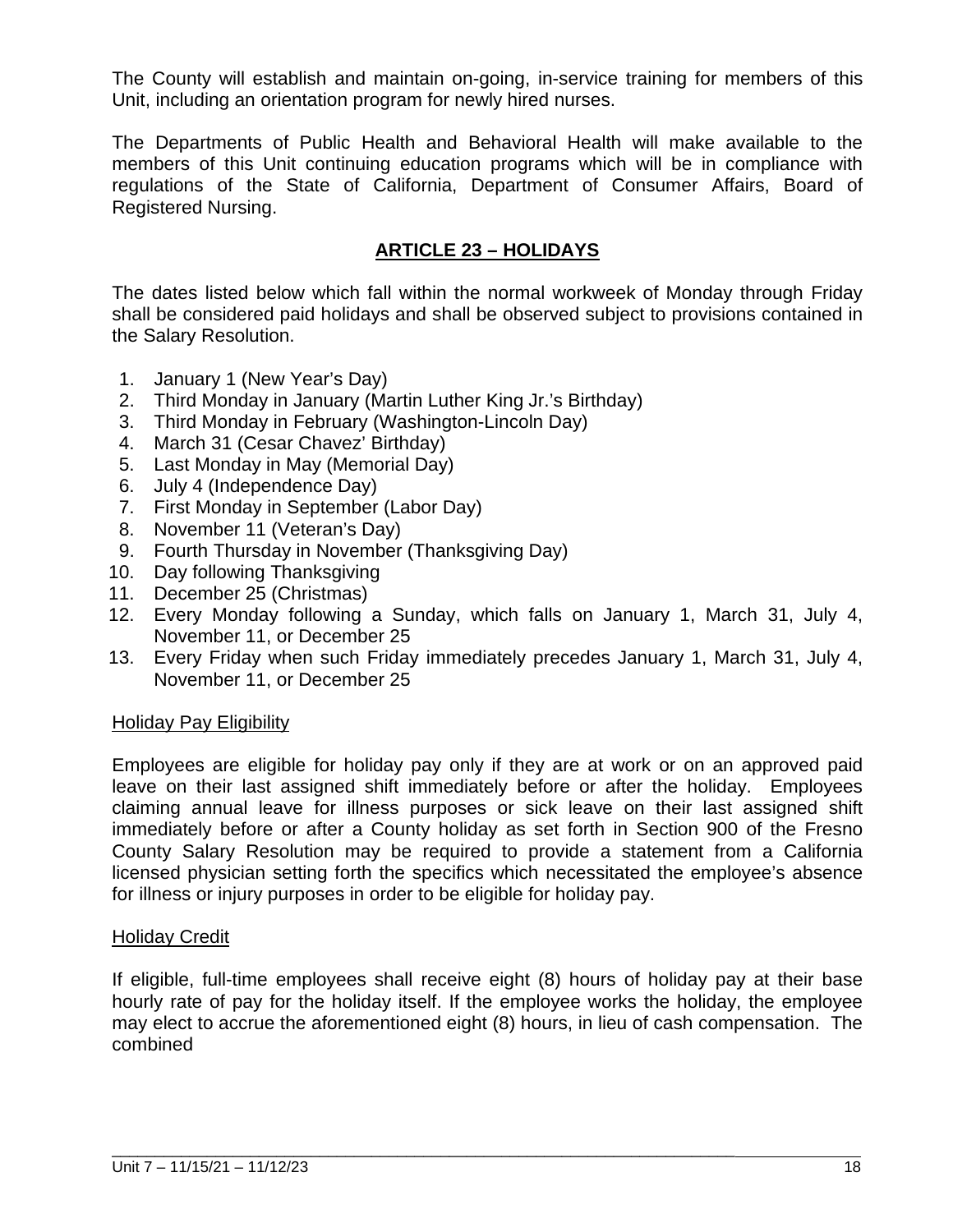balances of Holiday (maximum 24 hours) and Compensatory Time Off shall not exceed sixty (60) hours.

#### Compensation for Time Worked on a Holiday

When employees in permanent positions in classifications eligible for overtime are required to work on a holiday as defined herein, the time so worked shall be compensated at the rate of one and one-half  $(1\frac{1}{2})$  times the employee's regular rate of pay for the first eight (8) hours worked. Therefore, holiday compensation can be received in cash or compensatory time off. Employees may accrue up to eight (8) hours of the above holiday compensation as holiday credit per holiday. The maximum accrual of holiday credit is included in the 60 hour Compensatory Time Off cap as specified in the Overtime Article of this MOU.

Overtime hours worked on a holiday as defined in the Overtime Article of this MOU shall be paid at the overtime rate of one and one-half (1½) times the employee's regular hourly rate of pay as set forth in the Overtime Article of this MOU. The employee may elect to accrue Compensatory Time off for these hours in accordance with the Compensatory Time Off and Overtime Articles of this MOU, subject to the combined balances of Holiday and Compensatory Time Off.

Except as herein provided to the contrary, an employee shall be credited with up to eight (8) hours of holiday time for a holiday on his/her regular day off.

#### Holiday Time Off Balances

Holiday Time Off balances (maximum 24 hours) when combined with the CTO balances shall not exceed sixty (60) hours. Employees may request to be paid in cash at any time for accrued hours. Use of holiday time off shall be at a time mutually agreed upon by the employee and department head or his/her representative.

Employees shall not be allowed to accrue any additional hours until their holiday accrual falls below 24 hours, and their combined hours fall below the maximum sixty (60) hours. Any hours exceeding the sixty (60) hour combined maximum shall be paid in cash by the department on the next available pay period. Holiday time off hours may be paid off annually in cash at a time selected by the Department head at his/her discretion.

Additionally, prior to any promotion or departmental transfer, employees must either cash out or use all accrued CTO and Holiday Time Off balances.

#### Equitable Rotation of Holidays:

All holidays mentioned under this article shall be equitably rotated among all members of the bargaining unit, to ensure that the same employee shall not receive the same holiday off in two consecutive years without mutual agreement between management and all affected employees. For example, if a Registered Nurse is off for Christmas she/he shall not be off for Christmas the following year unless all other Registered Nurses who did not have Christmas off the year before decline to take it off the following year. This shall not prohibit Registered Nurses from trading holidays among themselves once holiday bidding and assignment has taken place.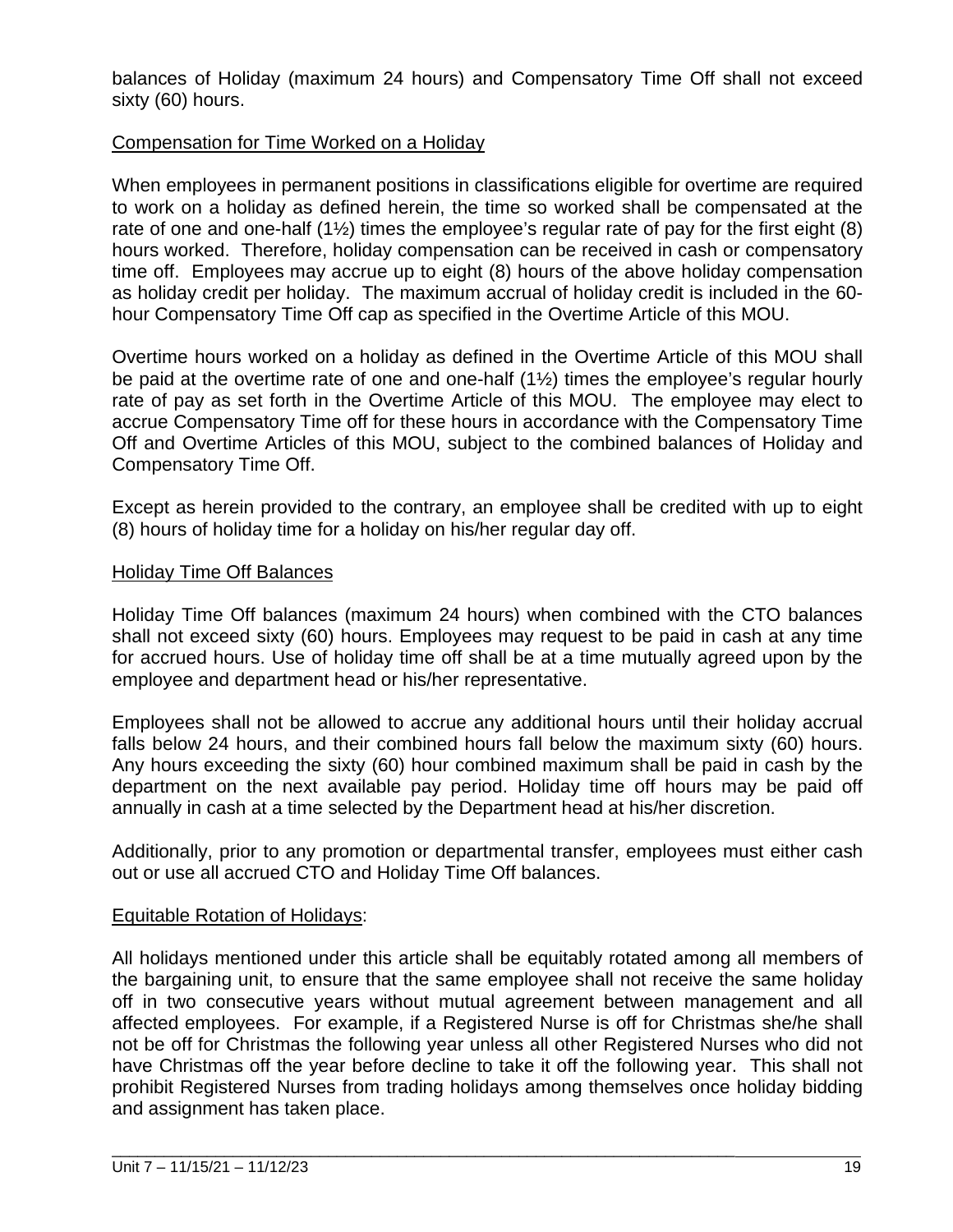#### **ARTICLE 24 – REPRESENTATION IN COURT**

Subject to all appropriate provisions of California Government Code Sections, the County will, upon request of an employee or former employee and approval by the Board of Supervisors, defend against claim or action for an injury arising out of an act or omission (i.e. not as a result of negligence and/or unlawful behavior) occurring within the scope of employment as an employee of the County and will pay any judgment based thereon or any compromise or settlement of the claim or action to which the County has agreed.

#### **ARTICLE 25 – SCHEDULING**

Each work schedule shall cover a period of two (2) weeks. The schedule covering the current date and the schedule immediately following it shall be posted on each Nursing unit at all times.

Every attempt shall be made in scheduling to maximize the frequency of Saturday/Sunday weekends off.

Where schedules, approved by management, are developed for any or all work locations and presented by the Association, employees of this Unit shall be scheduled for every other Saturday and Sunday off. These schedules must provide for the staffing level required by management in each nursing post involved without incurring additional staffing costs through overtime, additional personnel, call-backs, etc.

Each work schedule shall clearly set forth assigned working times for all employees. Schedules shall include:

- a. A minimum of one (1) Saturday/Sunday weekend off every other week shall be provided.
- b. Any agreed-upon flexible or "non-standard" working hours.
- c. Split shifts shall not be scheduled unless mutually agreed upon.
- d. Existing modified permanent work week schedules shall not be changed without advance notice to the Association and the opportunity to meet and confer on any proposed change.

Every effort shall be made to adhere to posted work schedules.

Except in instances of voluntary change for the convenience of the nurse, or cases of emergency, as determined solely by management, changes in scheduled calendar work days and/or scheduled calendar days off shall require a minimum of seven (7) full calendar days advance notice. If the full advance notice required herein cannot be given, each nurse rescheduled to work any day with less than seven (7) full calendar days notice, shall be compensated at time and one-half the regular hourly rate for all hours worked on such days.

Every effort shall be made to adhere to posted Annual Leave schedules.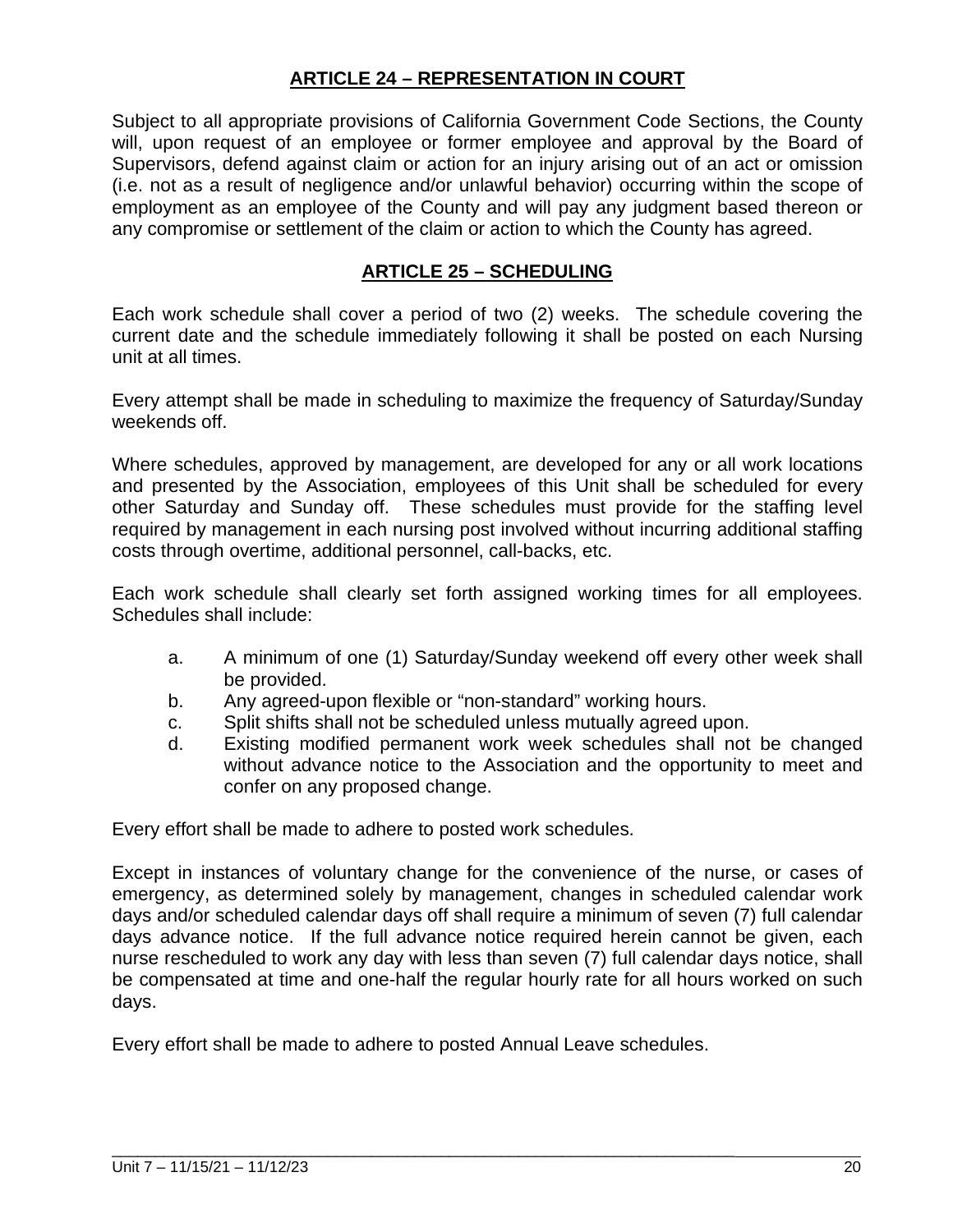Vacations of forty (40) consecutive work hours or longer which have been scheduled and agreed to by management more than six (6) weeks in advance of the vacation beginning date shall not be cancelled or modified by management unless a minimum of six (6) weeks advance written notice is provided to the nurse by management.

The only exceptions to this provision shall be in the case of an emergency as determined solely by management; or of a reassignment from one area of service to another area of service which has been initiated by the nurse.

Employees of the County may propose alternative work schedules to their immediate supervisor or to management staff. These alternative schedules shall show how employee needs and client services can be maintained. Implementation of employee proposed alternative work schedules shall be after a sideletter agreement is reached between CNA and the Labor Relations Division.

#### **ARTICLE 26 – PROFESSIONAL PRACTICE COMMITTEE**

#### Purpose:

The parties agree to the formation of an advisory "Professional Practice Committee". The purpose of this employee committee is to:

- a. Work constructively for the improvement of patient care and nursing practices.
- b. Recommend to management ways and means to improve patient care.
- c. Recommend changes in working conditions, which will improve nurse safety and health.
- d. Discuss and, where appropriate, recommend changes in standardized procedures.
- e. To make recommendations to the County, where in the opinion of the Committee, a critical Nurse staffing shortage exists.
- f. To consider constructively the improvement of safety and health conditions which may be hazardous.
- g. To review and make recommendations to the department head regarding jobsharing arrangements.

Nothing herein describing the role of the Professional Practice Committee (PPC) shall be construed as limiting managers to make the final decision regarding these matters.

Committee Composition/Meetings:

The PPC shall be composed as follows: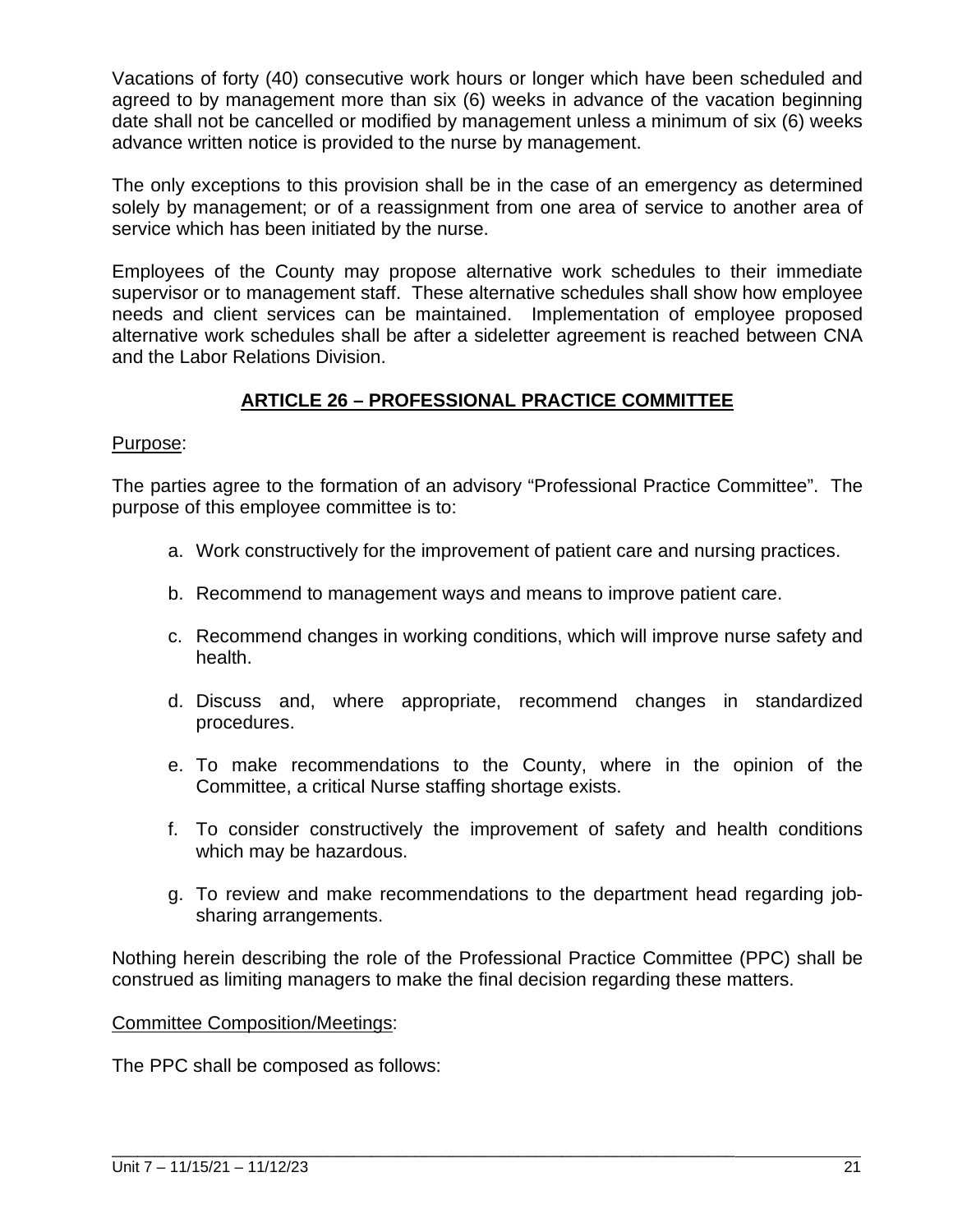The PPC shall be composed of a cross section of up to eight (8) Registered Nurses employed within the County. The Committee members shall be elected by the Registered Nurse staff covered by this MOU and the results shall be communicated in writing to the department head/designee. Within ten (10) working days, at the request of the County, the parties shall meet and discuss the composition of the committee to ensure an appropriate cross section of Registered Nurses are represented.

PPC members must obtain his/her supervisor's approval to attend scheduled meetings. Denial of attendance shall not be done arbitrarily/capriciously. The PPC shall schedule six (6) meetings per calendar year, and may elect up to two (2) additional meetings per calendar year. The PPC shall prepare an agenda, which shall be provided to the department head/designee for informational purposes two (2) weeks in advance of a scheduled meeting. Additionally, the PPC shall keep minutes of all meetings, a copy of which shall be provided to the department head/designee no later than two (2) weeks after a meeting.

Upon mutual agreement between management and the PPC, additional meetings may be scheduled.

Meetings, or portions thereof, that occur during the members, or invitees, scheduled working hours will be considered as time worked.

#### PPC Recommendations:

Once approved by the PPC, recommendations shall be forwarded to the appropriate department head/designee.

The department head/designee will respond in writing within 30 calendar days. Should the recommendation(s) be denied, reasons for this denial will be provided.

#### Limitations

The role of the PPC is advisory. Subjects for discussion are restricted to those specified in this Article and shall not include matters subject to the grievance process.

#### Nursing Information

Requests for daily staffing records as well as non-confidential information pertaining to the mission of the PPC will be provided, upon request, in a timely manner not to exceed ten (10) days from the date of the request, unless mutually agreed.

#### **ARTICLE 27 – OVERTIME**

#### **Compensation**

All employees covered by this MOU shall receive compensation in cash at the rate of one and one-half  $(1\frac{1}{2})$  the employee's hourly rate of pay for overtime worked.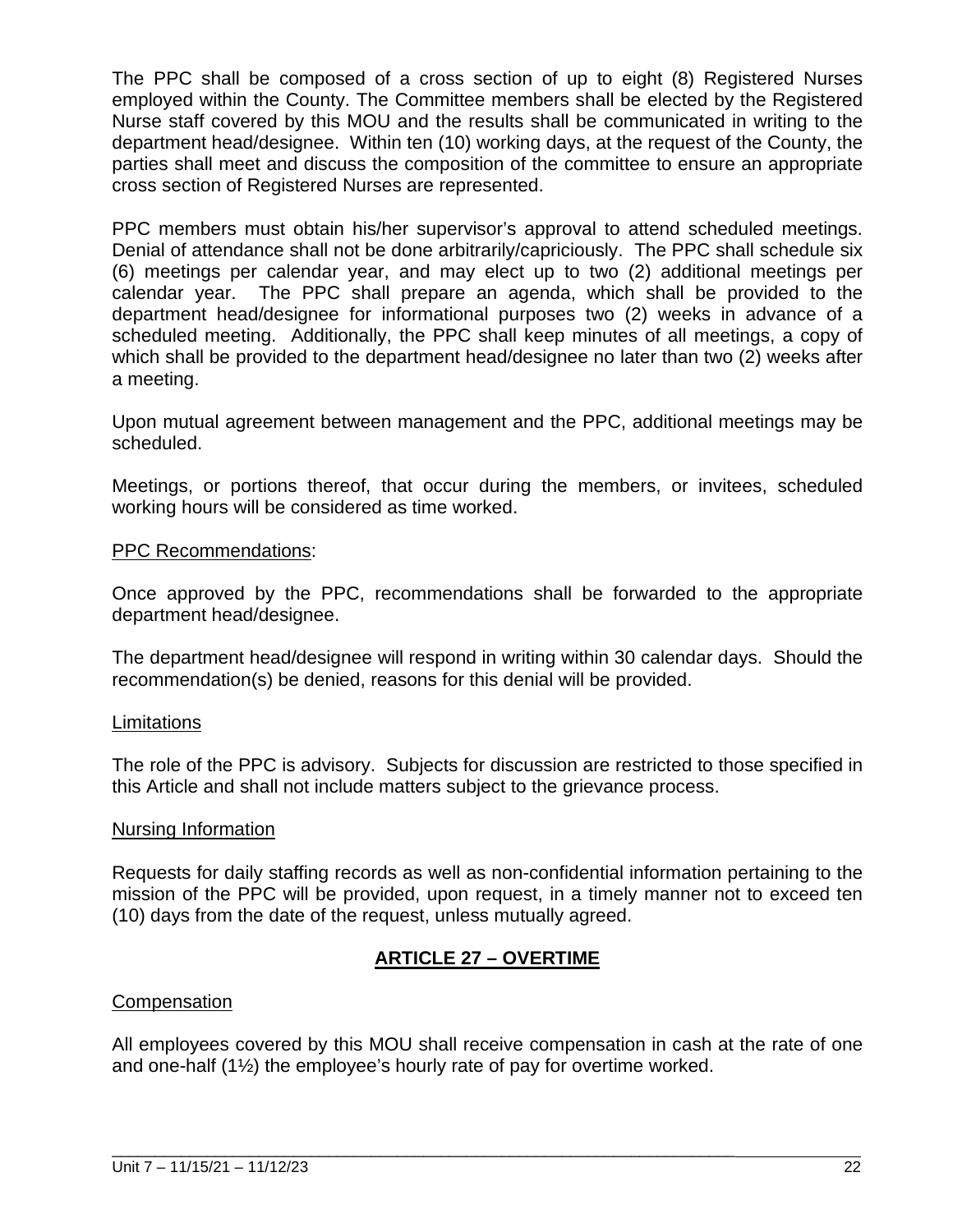In determining whether or not overtime hours have been worked, only productive time (actual time worked) shall be utilized. Overtime is authorized work performed by employees in excess of eight (8) hours per day or over forty (40) in a workweek.

Overtime shall also include all authorized consecutive hours worked over eight (8) hours in a day and which extend into a new day. This provision shall include hours worked before or at the end of a normal work schedule. However, overtime paid in this setting shall not be included in any overtime/double-time overtime computation for regularly assigned work hours on the new day.

Overtime may be paid in cash or accrued as Compensatory Time Off (CTO) as outlined in the following Compensatory Time Off article contained in this MOU.

#### Eighth Consecutive Day

Should employees of this Unit be scheduled by management to work more than seven (7) consecutive work days, commencing on the eighth  $(8<sup>th</sup>)$  day, the employee will be compensated at two (2) times his/her regular hourly rate for each hour worked over eight (8) hours until such time as two (2) consecutive days off are received. This payment shall only apply when the employee has been scheduled by management and ordered to work more than seven (7) consecutive work days and does not apply when the work is as a result of the employee volunteering. To clarify which employees are volunteers, each current employee shall be provided a form upon which to waive eighth  $(8<sup>th</sup>)$  day overtime eligibility. Employees may either complete the form, thereby indicating waiver or discard it. Employees who return the form shall not be entitled to double time pay for the eighth  $(8<sup>th</sup>)$ consecutive day worked nor days thereafter. Employees may rescind such waiver in writing prior to their scheduled shift.

#### **ARTICLE 28 – COMPENSATORY TIME OFF**

Employees covered by this MOU may accrue compensatory time off (CTO) up to a combined maximum of sixty (60) hours (24 of which may be holiday accrual). Employees may request to be paid in cash at any time for accrued hours. Anything over the maximum combined sixty (60) hour balance will be paid in cash by the department on the next available pay period.

Use of CTO shall be at a time mutually agreed upon by the department head or his/her representative and the employee.

Employees shall not be allowed to accrue any additional hours until their combined hours fall below the maximum sixty (60) hours. Additionally, prior to any promotion or departmental transfer, employees must either cash out or use all accrued CTO and Holiday Time Off balances.

The department may choose to pay out in cash any remaining compensatory time off balances during the last pay period of the fiscal year.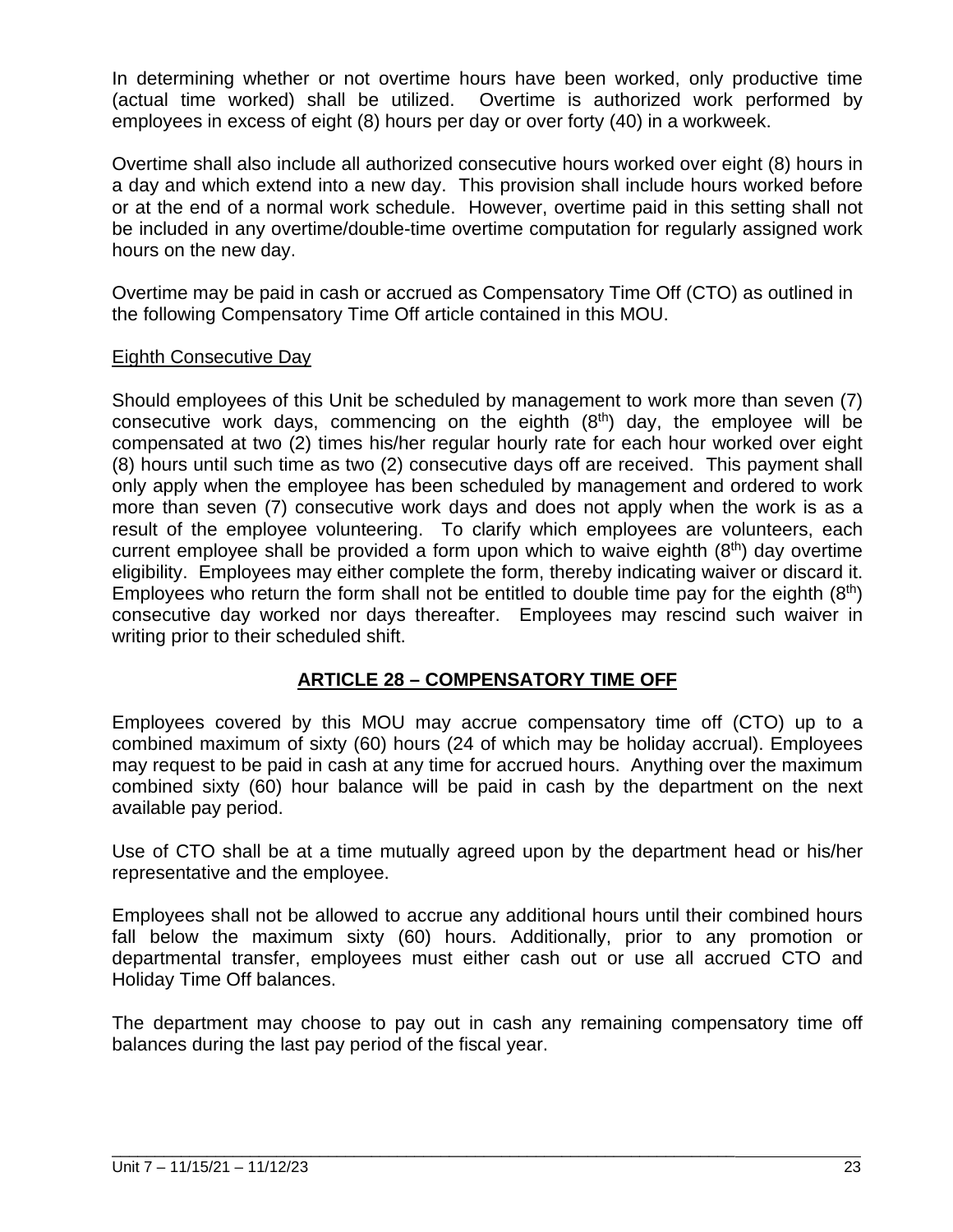#### **ARTICLE 29 – STANDBY/ON-CALL**

Any Registered Nurse who is required to be on standby/on-call while off the premises shall be paid at the rate of twenty-five percent (25%) of the nurse's hourly rate for all hours the nurse remains on standby/on-call.

Employees who are authorized by management to receive work-related phone calls at home in lieu of returning to the work site shall be compensated at time and one-half (1½) of their base hourly rate for time actually spent addressing the call.

When on standby/on-call, the employee shall remain within a reasonable distance from the work site and inform the designated supervisor or management person of where they may be reached.

#### **ARTICLE 30 – CALL-BACK**

All call-backs, in any department, on regular days off shall be compensated at time and one-half (1½) the regular hourly rate for either a minimum of two (2) hours or the time actually worked, whichever is greater. For the specific purpose of call-back, time actually worked shall include time spent traveling to work and returning home.

Employees who meet the criteria for use of private vehicles shall be reimbursed for mileage driven both ways between their permanent local residence and their reporting point at the current reimbursement rate.

Nurses called in, who are then unable to work their regularly scheduled shift may use compensation time and shall not be required to use Annual Leave.

#### **ARTICLE 31 – REST PERIODS**

Each employee is allowed a relief period during each half of the workday and a minimum thirty (30) minute lunch period. In instances where employees are unable to take their thirty (30) minute lunch period, management shall authorize one of the following options: earlier departure time, overtime, or CTO.

#### **ARTICLE 32 – PERFORMANCE EVALUATION**

After six (6) months of employment, a Nurse shall receive a written performance evaluation, and again just prior to completion of twelve (12) months of service. Thereafter, each Nurse shall receive, at least annually, a written performance evaluation of the Nurse's work performance.

#### **ARTICLE 33 – DEPARTMENTAL PERSONNEL FILES**

An Association member's departmental personnel file is strictly confidential. Only Human Resources and other employment-related persons shall have access to the file for workrelated purposes.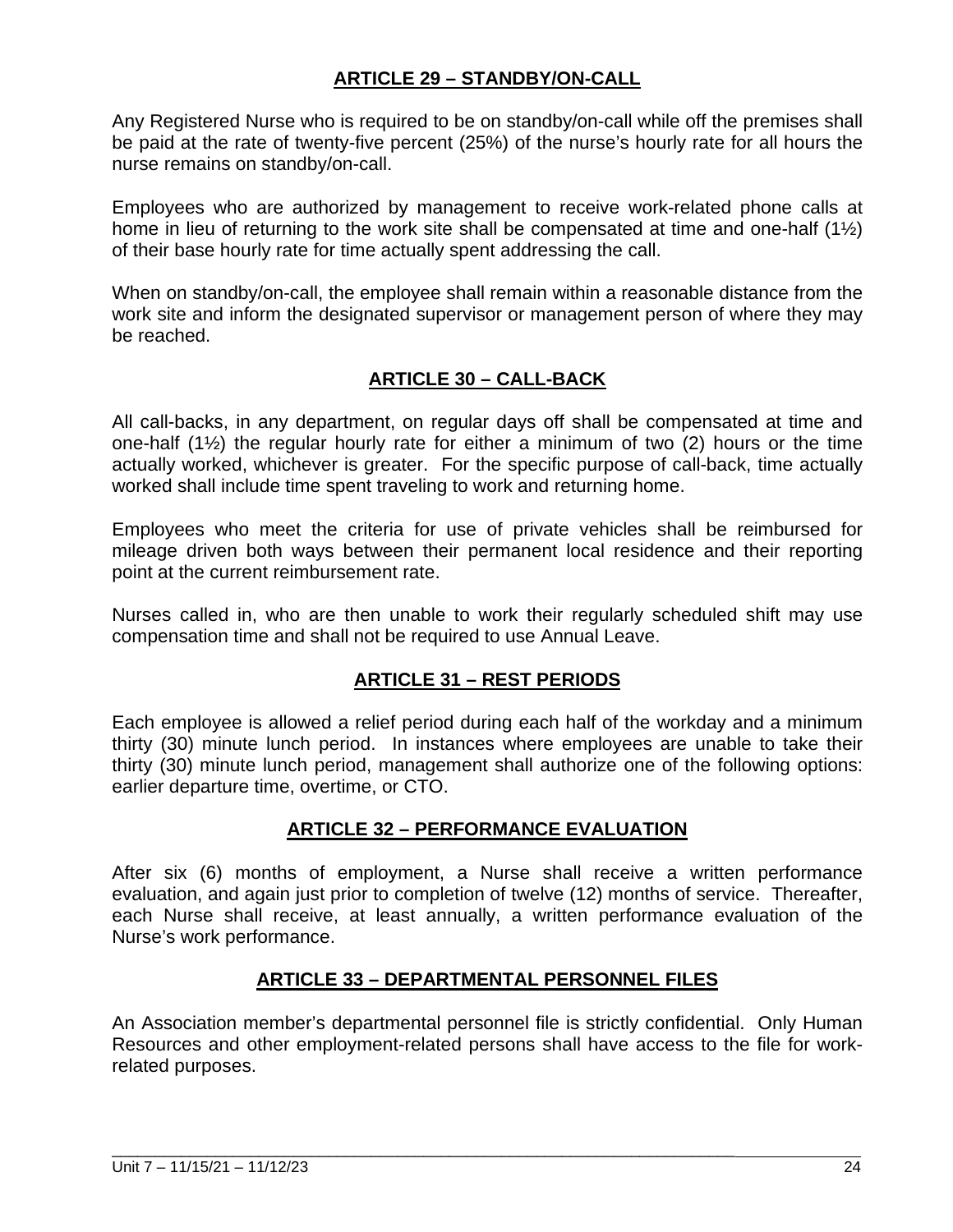No detrimental material will be placed in an Association member's file unless it has first been discussed with the member and the member has an opportunity to respond. The response, should one be submitted by the member, will be placed in the departmental personnel file and remain there as long as the detrimental material remains in the file.

Association Members shall have access to their own departmental personnel file and be entitled to copies of anything therein except letters of reference.

#### **ARTICLE 34 – MANAGEMENT RIGHTS**

- A. All County rights, powers, functions, and authorities except as expressly abridged by this MOU shall remain vested in the County whether or not they have been exercised in the past.
- B. No portion of this County Management Rights article shall be construed to obligate the County in any way.
- C. All decisions made in accordance with County Management Rights which are established in this article or are inherently existent shall not be subject to any aspect of the grievance procedure or unfair employee relations practice charge.
- D. This article is not intended to nor may it be construed to modify the provisions of the Charter relating to Civil Service or personnel administration. The Civil Service Commission shall continue to exercise authority delegated to it.
- E. This article is not intended to modify those rights which have been granted to employees in this MOU following procedures specified in Government Code Sections 3500 et seq.
- F. In this exercise of its rights, the County shall not require an employee to perform an act or acts contrary to licensing law.
- G. This article is not intended to restrict consultation with the Association at the request of the latter regarding matters within the right of the County to determine.
- H. The rights, powers, and authorities of the County include, but are not limited to, the sole and exclusive right to:
	- 1. determine the mission of its constituent departments, commissions, boards, and committees;
	- 2. set standards of services and evaluate the County's effectiveness in delivery of these services;
	- 3. determine the procedures and standards for employee selection, promotion, demotion, transfer, reassignment and/or layoff;
	- 4. select, train, direct, assign, demote, promote, lay-off, dismiss its employees;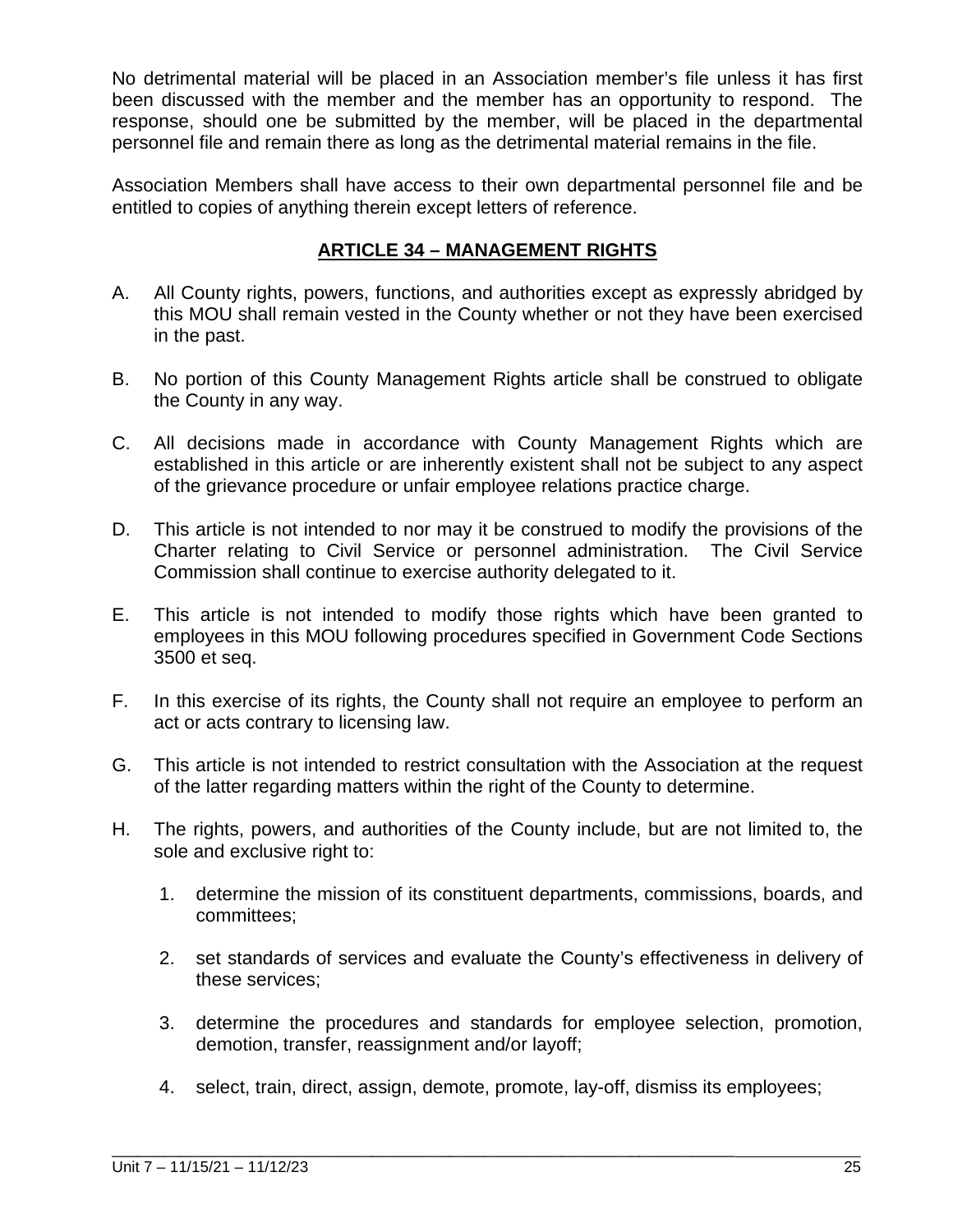5. communicate fully and openly with its employees on any subject at any time orally, in writing, both at work or through the U.S. mail;

- 6. take disciplinary actions for just cause;
- 7. relieve its employees from duty or reassign employees because of lack of work or for other reasons the County considers legitimate;
- 8. evaluate and maintain the efficiency of County operations;
- 9. determine and change the method, means, personnel, and standards by which County operations are to be conducted;
- 10. determine the content of job classifications;
- 11. take all necessary actions to carry out its mission in emergencies including the suspension of portions or all of this MOU for the period of emergency as determined by the County;
- 12. exercise complete control and discretion over its organization and the technology to perform its work;
- 13. make rules and regulations pertaining to employees consistent with this MOU;
- 14. make all financial and budgetary decisions;
- 15. establish, allocate, schedule, assign, modify, change and discontinue workshifts and working hours and workweeks;
- 16.contract, subcontract, establish, merge, continue or discontinue any function or operation of the County;
- 17. engage consultants for any future or existing function or operation of the County;
- 18. order overtime.

#### **ARTICLE 35 – EMPLOYEE APPEALS**

When an employee believes he or she has been adversely affected as a consequence of an action by the County, he or she may appeal the consequence, where applicable, through:

- 1. Discussion informally with the immediate out-of-unit supervisor;
- 2. The grievance procedure, when the alleged adverse action falls within the definition of a grievance, as specified in the procedure;
- 3. The Civil Service Commission, when the alleged adverse action is appealable, as specified in the Personnel Rules.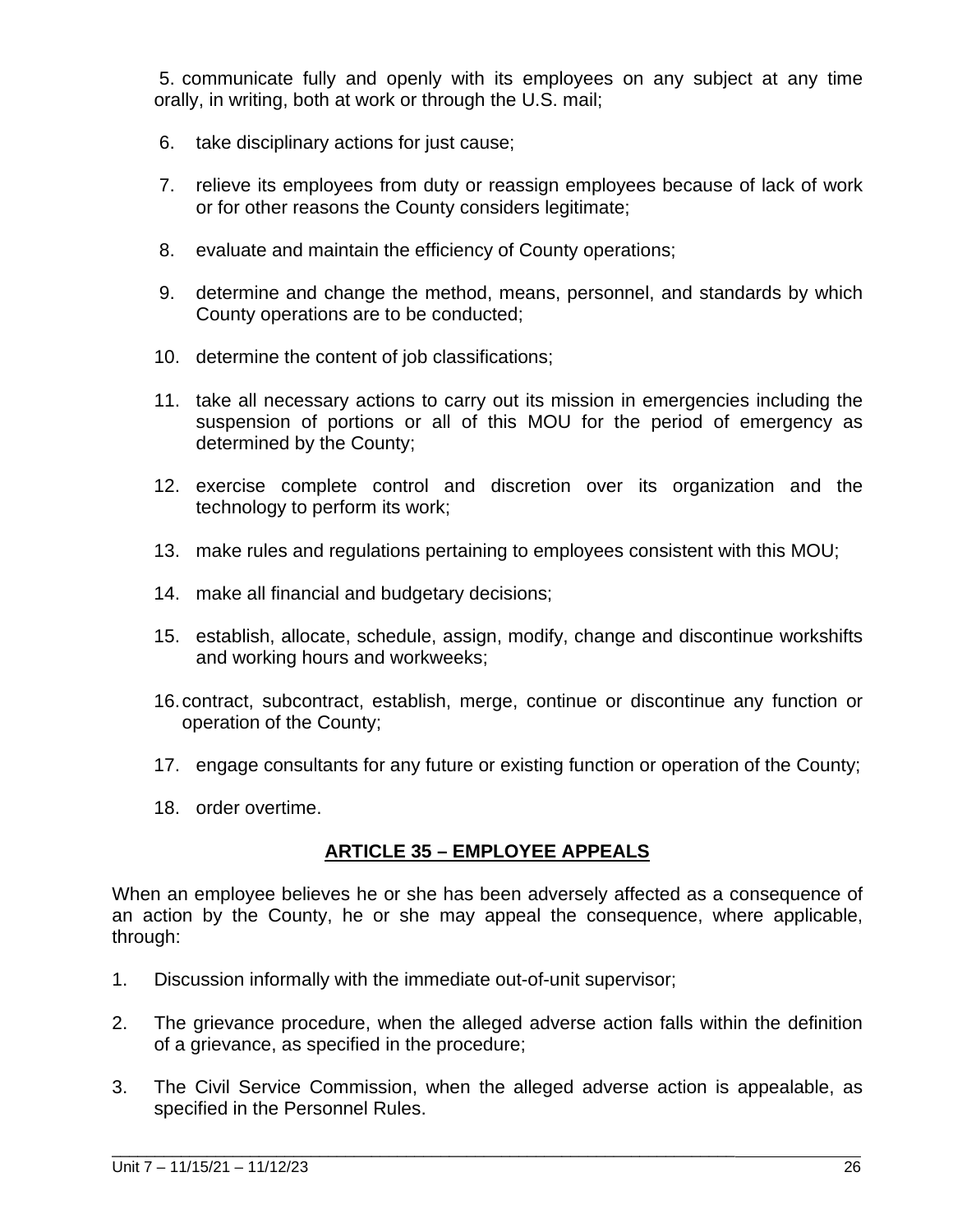Nothing contained hereinabove shall be construed to limit the rights of management as specified in this MOU. This article is not intended to modify those rights which have been granted to employees following procedures specified in Government Code Section 3500 et seq.

#### **ARTICLE 36 – COMPUTER PROGRAMMING MODIFICATIONS**

Notwithstanding any language in this MOU to the contrary, the respective articles of this MOU which will involve modifications to existing computer programs of the County shall not become effective until the beginning of the payroll period following the completion of such modifications. Furthermore, the provisions of this article shall not be used to extend the effective date of salary changes.

#### **ARTICLE 37 – CHARGE NURSE/LEAD WORKER DIFFERENTIAL AND SHIFT PREMIUM**

#### Charge Nurse/Lead Worker Differential:

Nurses who are assigned to perform charge/lead worker duties, including assigning, reviewing, and coordinating the work of other employees, shall receive seventy-five and no/dollars (\$75.00) per pay period pro-rated for the actual number of hours worked in that capacity. Other duties may include program leadership and input in project/program scope of work and outcomes. Said assignment shall be made in writing via either posted work schedules or otherwise by a Nurse Manager, supervisor, or manager.

#### Shift Premium:

The regular day shift will consist of eight (8) working hours between 5:00 a.m. and 7:00 p.m. as scheduled by the department head. There shall be no shift premium payment applied to any regular day shift hours as defined herein. Any employee whose regular work hours begin and conclude between 5:00 a.m. and 7:00 p.m. shall not receive shift premium pay for overtime worked which extends the workday past 7:00 p.m. Employees working a flexible work schedule shall not be eligible for shift premium.

Whenever an employee who by assignment or by rotation works a regular shift, any portion of which occurs between the hours of 7:00 p.m. and 5:00 a.m., the employee shall be paid, in addition to the basic compensation, a four percent (4%) premium for all work hours which occur after 7:00 p.m. and before 5:00 a.m. There shall be no shift premium paid during periods of annual leave, sick leave, and during holiday time off.

Whenever an employee who is eligible for shift premium is required to perform overtime work between the hours of 7:00 p.m. and 5:00 a.m., such employee's basic compensation plus the shift premium will be used in determining any cash payment for overtime hours worked.

#### **ARTICLE 38 – PAGING DEVICES AND CELLULAR TELEPHONES**

Any nurse required by the designated supervisor or manager to carry a paging device shall have one provided by the County.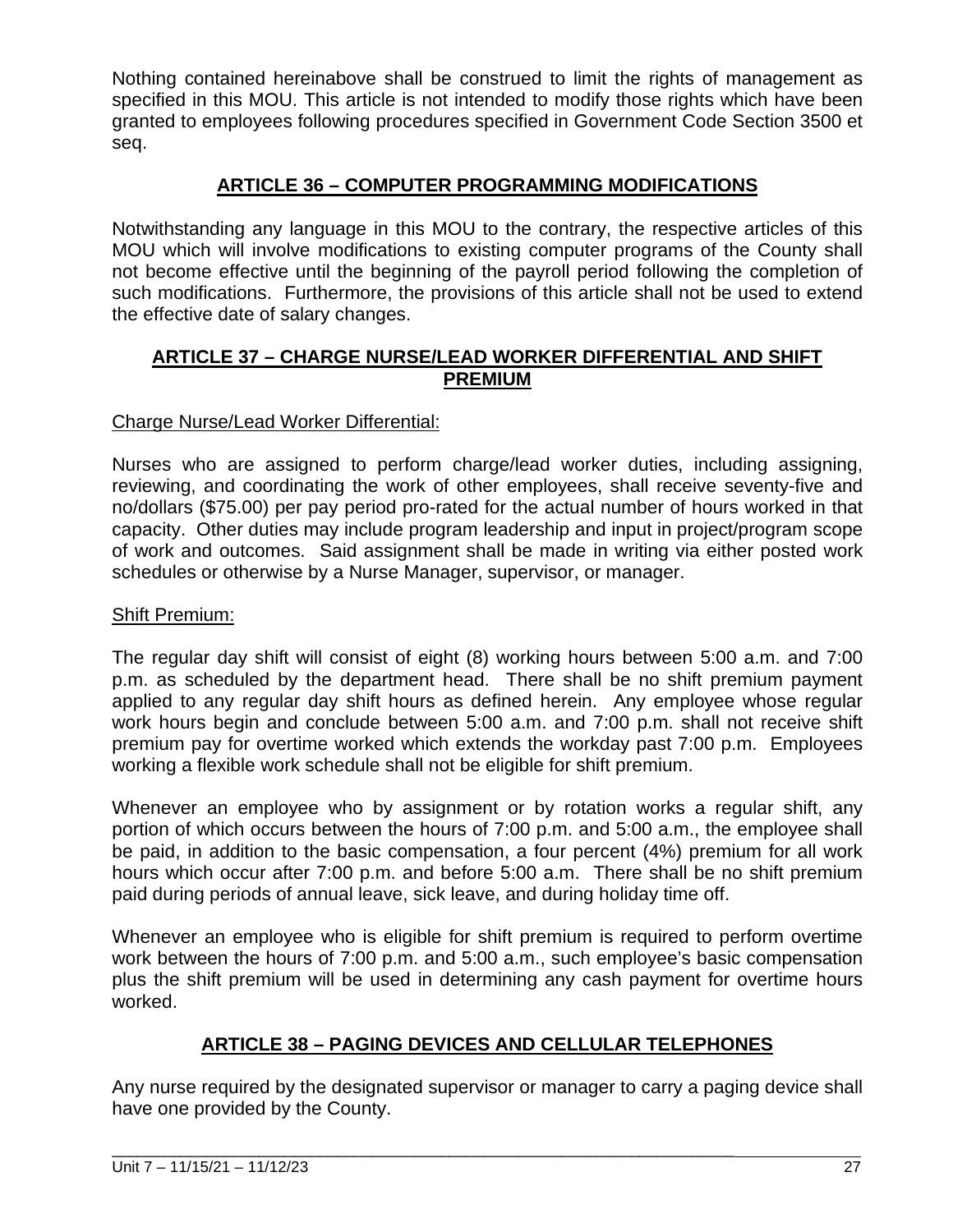Cellular telephones will be made available for check out by any nurse required to conduct a home visit. Upon return from the home visit the nurse shall immediately return the cellular telephone to his/her supervisor.

#### **ARTICLE 39 – CONTINUITY OF OPERATIONS**

Continuous and uninterrupted service to the citizens of the County, and orderly employee/employer relations between the County and its employees are essential considerations of this MOU. Therefore, the Association agrees on behalf of itself and those County employees which it represents that there shall not be any strikes, picketing, boycotting, work stoppages, sitdowns, sickouts, speed-ups, slow-downs, or secondary actions such as refusal to cross picket lines or any other concerted refusal to render services or to obstruct the efficient operations of the County or refusal to work, including refusal to work overtime, or any other curtailment or restriction of work at any time.

The County shall not utilize a lock-out technique in its employee-employer relationships.

#### **ARTICLE 40 – CONTRACTING OUT**

The County will notify the Association of its intent to request proposals for the contracting out of the performance of County services when those services are currently being performed by incumbents of this unit's classifications. This notification will occur not later than at the same time the "RFP" is disseminated.

Upon the Association's request, the County will meet and confer with the Association regarding the impact of management's decision to contract out services.

#### **ARTICLE 41 – SAVINGS CLAUSE**

The provisions of this MOU are declared to be severable and if any section, subsection, sentence, clause, or phrase of this MOU shall for any reason be held to be invalid or unconstitutional, such decision shall not affect the validity of the remaining sections, sentences, clauses and phrases of this MOU, but they shall remain in effect, it being the intent of the parties that this MOU shall stand notwithstanding the invalidity of any part.

Should any portion of this MOU be found invalid or unconstitutional the parties will meet and confer to arrive at a mutually satisfactory replacement for the portion found to be invalid or

unconstitutional.

#### **ARTICLE 42 – ADMINISTRATIVE HEARINGS**

Upon the approval of the department head or his/her designee, a maximum of four (4) employees shall receive compensation, as if they were working, for appearing as a witness on behalf of the complainant in a Fresno County hearing related to an employee grievance, discrimination complaint, retirement, Civil Service Commission matter.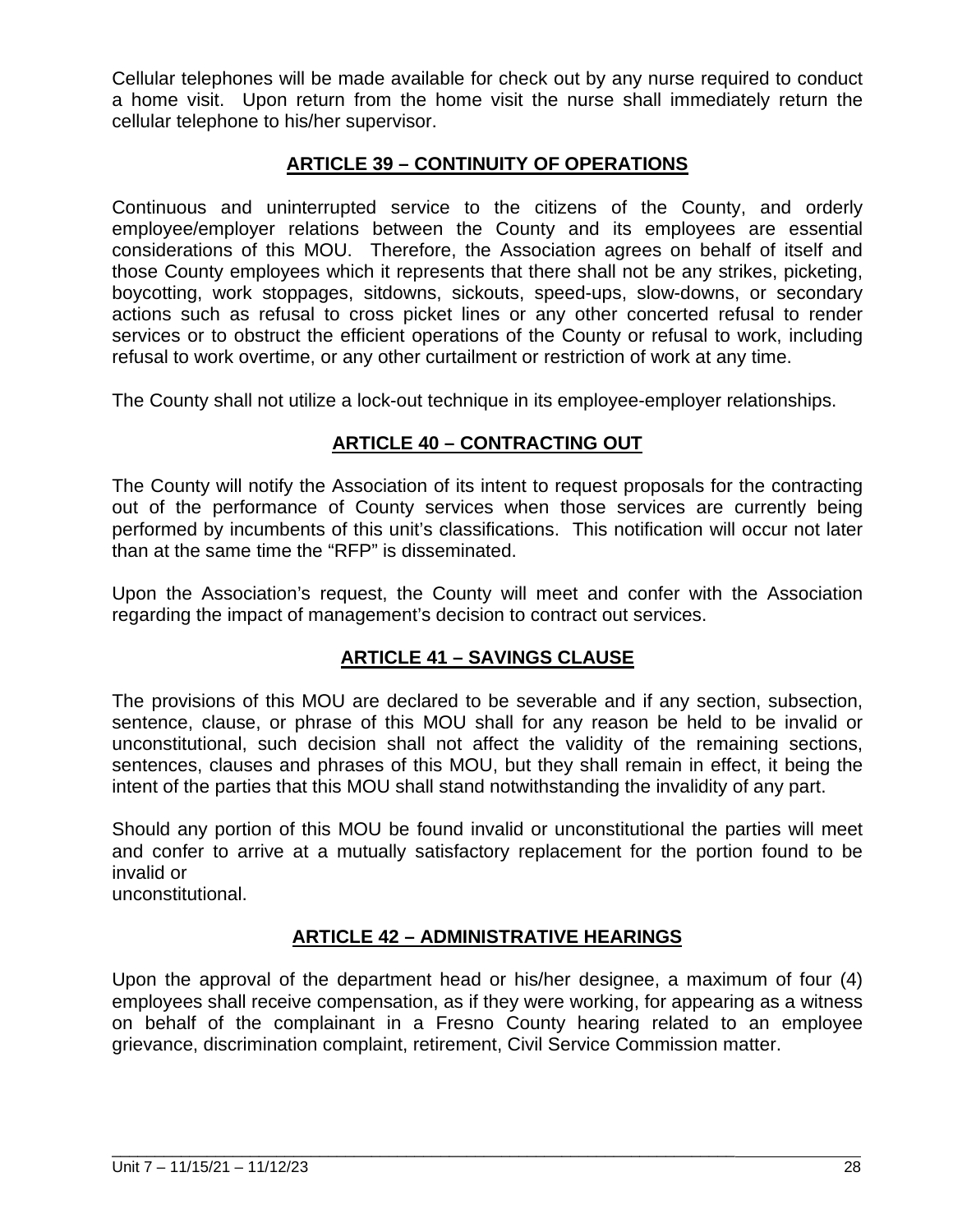#### **ARTICLE 43 – BILINGUAL SKILL PAY**

Association members are eligible for Bilingual Skill Pay of \$50.00 per pay period. Designated Bilingual Skill Pay positions are at the sole discretion of the Department Head. Positions designated/eligibility shall be governed by the Fresno County Salary Resolution, Section 533, with the exception of 533.1.

Pay Provisions:

- 1. Bilingual Skill Pay shall be paid in the amount of \$50.00 per pay period.
	- a. Employee pay periods that consist of all paid (e.g. vacation) and/or unpaid leave hours will not be eligible for bilingual skill pay.
- 2. Employees shall be paid in the amount of \$50.00 per pay period regardless of the number of languages they are certified for.

#### **ARTICLE 44 – WEINGARTEN RIGHTS**

The County and the California Nurses Association agree that it is in the best interest of both parties and the best interest of the County's employees that all employees be informed of their Weingarten Rights.

The County agrees that every employee who is subject to an administrative investigatory interview by management will be given a copy of their Weingarten Rights and a form to indicate if he/she wishes to invoke his/her Weingarten Rights. The employee will be given time to read the form and mark if he/she wishes to have a representative in the meeting. The employee will then sign the form and be given a copy of the signed form. This form is available on the Personnel Services website, no changes shall be made to the form without mutual agreement of the Association and County.

This article shall not be grievable or appealable, except for the employee's right to appeal if their Weingarten rights are violated.

#### **ARTICLE 45 – ASSOCIATION LABEL**

The County agrees that any employee covered by this MOU shall have the right to wear on their person and/or display in their workstation their Association affiliation. This includes buttons, lapel pins, pens and ribbons, unless doing so is contrary to the Fresno County Employee Relations Ordinance or a department policy/procedure.

This article is not grievable or appealable.

#### **ARTICLE 46 – TIER II RETIREMENT – MANDATORY [One (1) year average]**

Effective October 18, 2010, any employee newly hired into a permanent General/Miscellaneous position represented by the California Nurses Association – Unit 7, shall be enrolled pursuant to the following sections of the County Employees Retirement Law of 1937 (Tier II):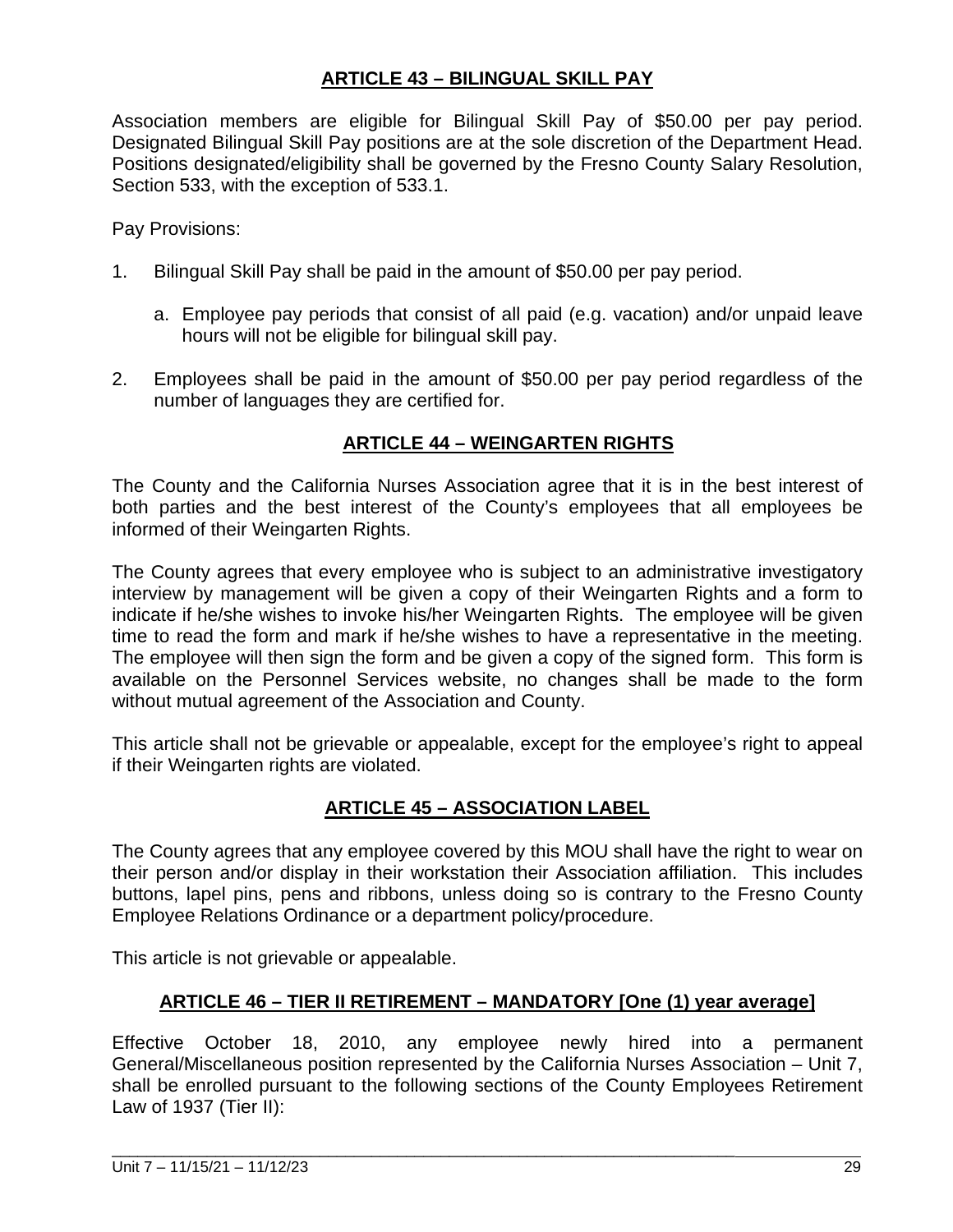- GC Section 31676.16
- GC Section 31621.4
- GC Section 31462.1

The vested "health benefit" (currently \$3.00 per year of service) resulting from the Settlement Agreement (Fresno County Superior Court Cases 605588-3, 608028-7 and 634171-3) [see Section 9] entered into judgment on December 15, 2000 shall be extended to employees enrolled in Tier II.

Any employee occupying a permanent position that is represented or unrepresented, who promotes, demotes or transfers into a permanent position represented by the California Nurses Association – Unit 7, shall continue under the retirement tier which they were enrolled in immediately prior to their promotion, demotion or transfer. Any employee represented by the

California Nurses Association – Unit 7, who promotes, demotes or transfers into a permanent position that is represented or unrepresented, shall continue under the retirement tier which they were enrolled in immediately prior to their promotion, demotion or transfer.

Any employee who promotes, demotes or transfers from a Safety classification to a General/Miscellaneous classification, or vice versa, shall be enrolled in the corresponding retirement tier (e.g., Tier I Safety membership shall end and Tier I General/Miscellaneous membership shall begin, Tier II Safety membership shall end and Tier II General/Miscellaneous membership shall begin).

#### **CORRESPONDING TIERS**

| <b>GENERAL/MISC.</b> | <b>SAFETY</b> |          |
|----------------------|---------------|----------|
| Tier                 |               | $r$ ier. |
| Tier                 |               | Ti≙r II  |
| Tier III             |               |          |

NOTE: Employees initially enrolled in Tier III General/Miscellaneous who become enrolled in Tier II Safety and subsequently return to a permanent position in a General/Miscellaneous classification shall be re-enrolled into Tier III General/Miscellaneous.

Any employee who deferred retirement prior to the December 15, 2000 Ventura II settlement agreement who subsequently rejoins the retirement association shall be enrolled in Tier I. Any other employee who defers retirement and subsequently rejoins the retirement association shall continue under the retirement tier he or she was enrolled in prior to deferral provided that tier is available. If that tier is no longer available, the employee shall be enrolled in the retirement tier offered to newly hired employees.

Any employee, who is enrolled in Tier II retirement plan, whether voluntarily or mandatorily, shall not be eligible for the Tier III retirement plan.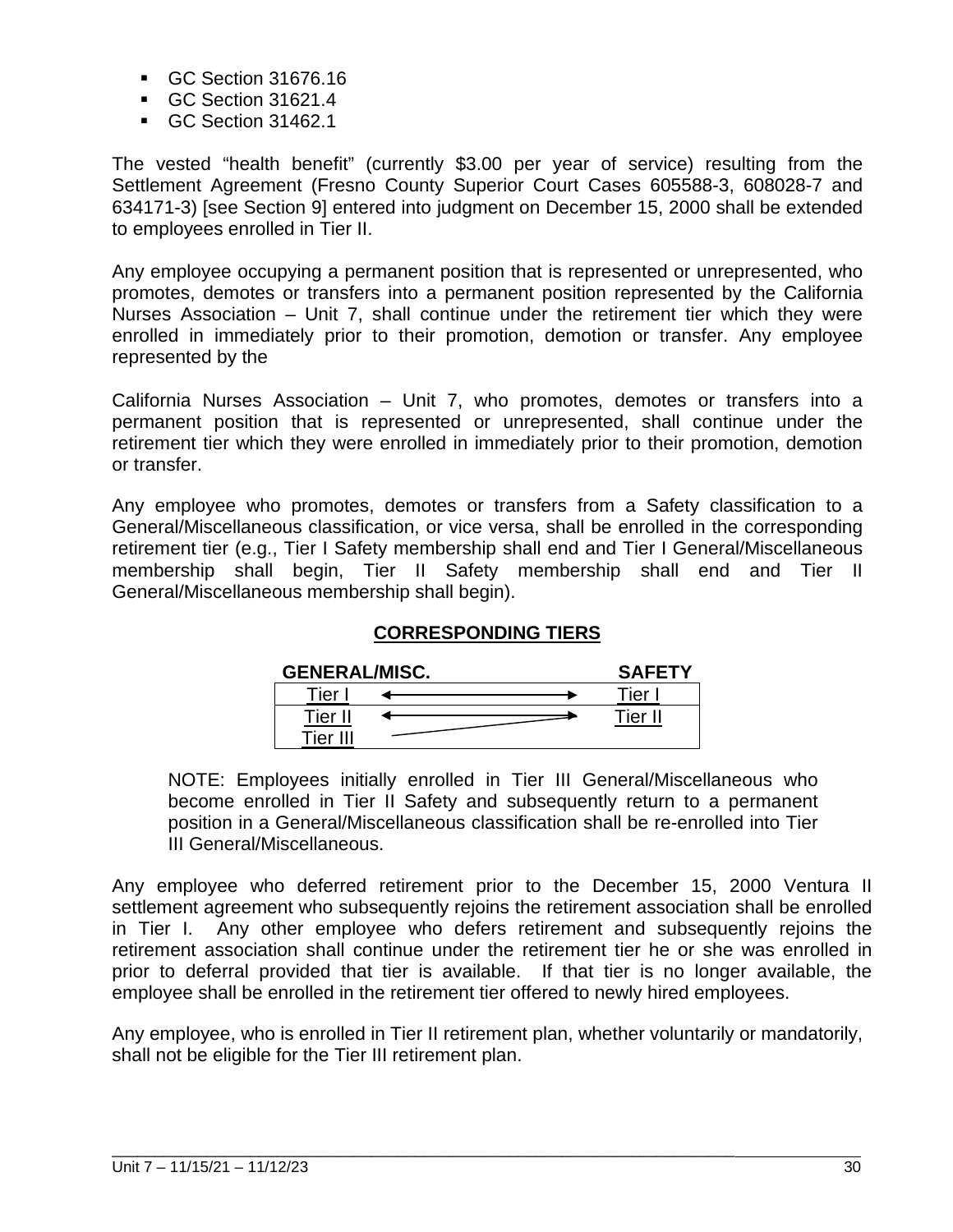The foregoing summary of Tier II General/Miscellaneous Retirement Plan - Mandatory is for the parties' general reference, and does not modify the County Board resolutions or County ordinances which established the tiers.

#### **ARTICLE 47 – TIER IV RETIREMENT – MANDATORY – [THREE (3) YEAR AVERAGE]**

Effective June 11, 2012, any employee newly hired into a permanent position in a General/Miscellaneous classification represented by the California Nurses Association – Unit 7, shall be enrolled pursuant to the following sections of the County Employees Retirement Law of 1937 (Tier IV):

- GC 31676.1 1.67% @ 57½; 2% @ 61; 2.43% @ 65
- GC 31621 Default Member Contribution Code
- GC 31462 3 year average for final compensation
- 0 (zero) Cost of Living

The "Settlement Health Benefit" (currently \$3.00 per year of service) resulting from the Settlement Agreement (Fresno County Superior Court Cases 605588-3, 608028-7 and 634171-3) [see Section 9] entered into judgment on December 15, 2000 shall not be extended to employees enrolled in General Tier IV.

Any employee occupying a permanent position who promotes, demotes or transfers from a Safety classification to a General/Miscellaneous classification, or vice versa, shall be enrolled in the corresponding retirement tier (e.g., Tier I Safety membership shall end and Tier I General/Miscellaneous membership shall begin; Tier II Safety membership shall end and Tier II General/Miscellaneous membership shall begin).

#### **CORRESPONDING TIERS**

| <b>GENERAL/MISC.</b> | <b>SAFETY</b> |         |
|----------------------|---------------|---------|
| Tier                 |               | Tier I  |
| Tier II              |               | Tier II |
| Tier III             |               |         |
| Tier IV              |               | Tier IV |

NOTE: Employees initially enrolled in Tier III General/Miscellaneous who become enrolled in Tier II Safety and subsequently return to a permanent position in a General/Miscellaneous classification shall be re-enrolled into Tier III General/Miscellaneous.

Any employee who deferred retirement prior to the December 15, 2000, Ventura II settlement agreement who subsequently rejoins the retirement association shall be enrolled in Tier I General/Miscellaneous or Tier I Safety. Any other employee who defers retirement and subsequently rejoins the retirement association shall continue under the retirement tier he or she was enrolled in prior to deferral.

The foregoing summary of Tier IV Safety Retirement Plan – Mandatory is for the parties' general reference and does not create any retirement benefits. The tier will be established by resolution, or other enactment, as applicable, to be adopted or approved by the County Board of Supervisors prior to June 11, 2012.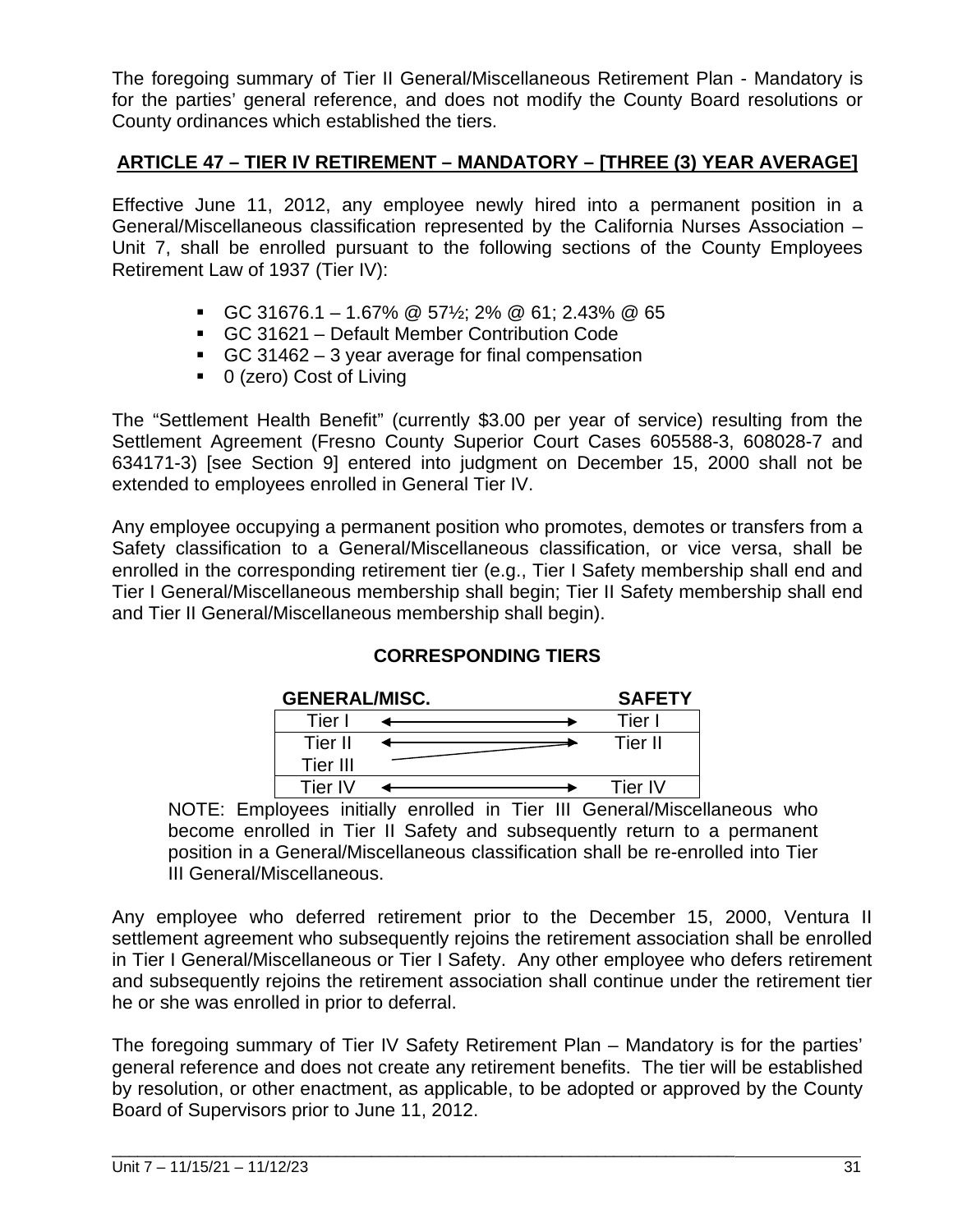#### **ARTICLE 48 – TIER V GENERAL RETIREMENT PLAN (PEPRA) – MANDATORY**

Pursuant to the California Public Employees' Pension Reform Act of 2013 ("PEPRA;" AB 340, GC §§7522 et seq), any employee newly hired into a permanent position on or after December 24, 2012, who will become a new member of FCERA on or after January 1, 2013, shall be enrolled in the State mandated defined benefit retirement formula specified in Government Code § 7522.20 and will be subject to all other retirement plan provisions as mandated by PEPRA. This state mandated retirement tier shall be known as the Tier V General Retirement Plan.

Consistent with PEPRA, the exception to being enrolled into General Tier V for any employee newly hired on or after December 24, 2012, who will become a new member of FCERA on or after January 1, 2013, is an individual who was previously employed by another public employer and was able to establish reciprocity with FCERA as specified in § 7522.02(c). In the case of reciprocity being established, the new employee would be enrolled into General Tier IV.

The foregoing information is only for the parties' general reference.

#### **ARTICLE 49 – ASSOCIATION AND MANAGEMENT MEETINGS**

The parties recognize that timely resolution of operational/service issues is in the best interest of employees, the County and the customers we serve. Therefore, the parties agree that employees are required to follow their chain of command (beginning at the lowest level supervisor/manager as appropriate) to resolve operational issues that arise and to make recommendations regarding such operations/services issues.

There shall be quarterly Association/Management meetings, at the request of the Association or the Department, to discuss issues that were not resolved through the normal chain of command and/or to make recommendations regarding operations/service issues between the Association representative, stewards and/or officers and the department head or his/her designee. If necessary, these meetings may increase in frequency at the request of either the Association or the Department, if mutually agreed upon by both parties. This article shall not be grievable or appealable.

All parties so involved must act in good faith, strive for objectivity and act in a professional manner. Employees who participate in the above-referenced meetings have the assurance that such participation will not result in retaliation.

#### **ARTICLE 50 – CLINICAL SUPERVISION OF REGISTERED NURSES**

The parties agree that clinical supervision of registered nurses is an important aspect of patient safety. Therefore, the County will comply with all applicable laws regarding the clinical supervision of registered nurses.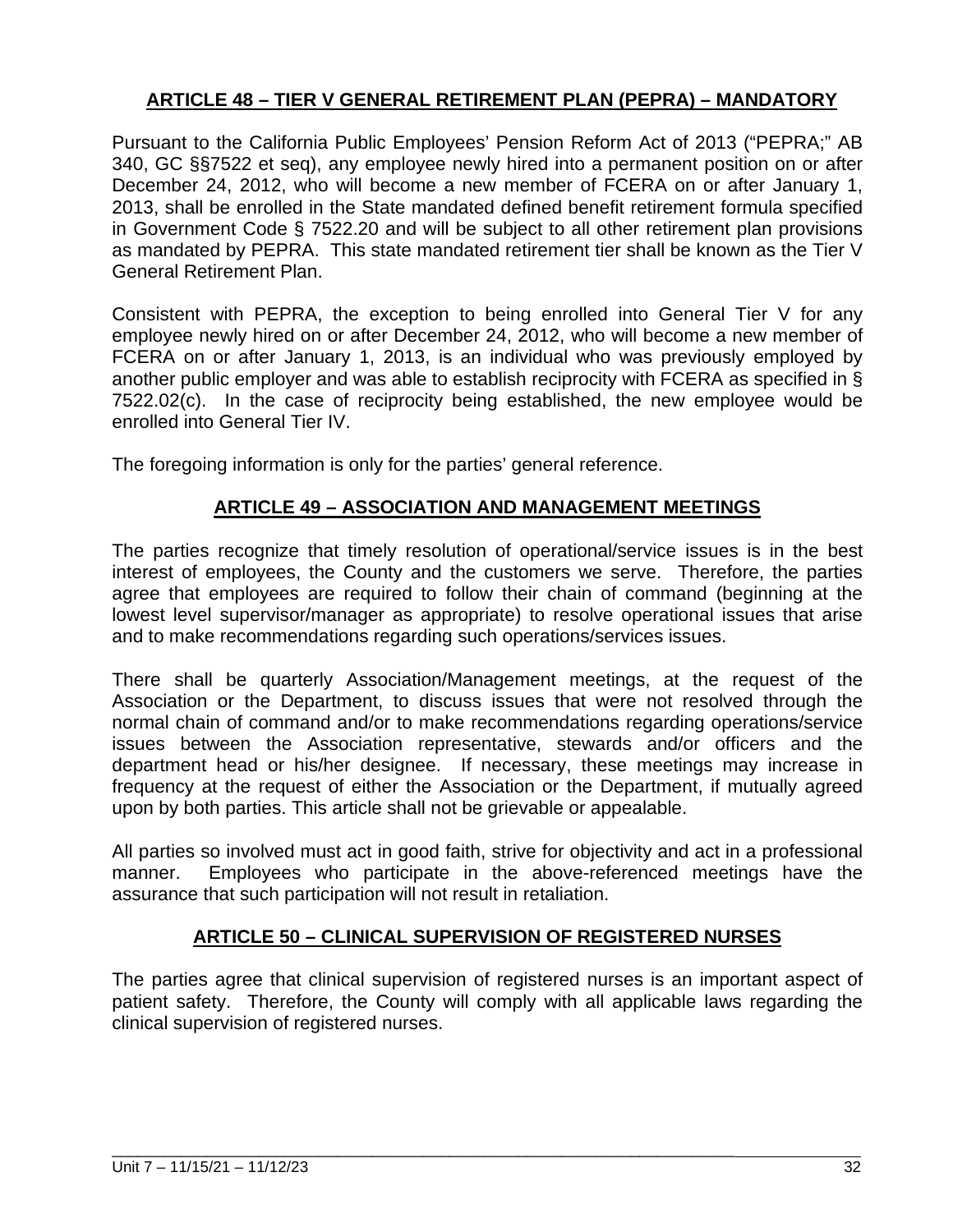#### **ARTICLE 51 – FULL UNDERSTANDING**

It is intended that this MOU sets forth the full and entire understanding of the parties regarding the matters set forth herein, and any other previous understanding or agreements by the parties (with the exception of addenda and sideletter agreements), whether formal or informal, regarding any such matters are hereby superseded, or terminated in their entirety. With respect to addenda and sideletter agreements, all previously existing sideletter agreements and addenda that have not expired and addenda and sideletter agreements entered into during the term of this MOU shall continue in force subject to the terms and conditions set forth within each.

This MOU shall govern in case of conflict and the Association shall have the right to meet and confer in good faith with the County regarding wages, hours, and other terms and conditions of employment. Additionally, the Board of Supervisors and other County boards and commissions retain the power to legislate pertaining to such matters subject to compliance with the Meyers-Milias-Brown Act and other applicable provisions of law provided such actions are not in conflict with the provisions of this MOU.

#### **ARTICLE 52 – EXTENSION OF PAID MILITARY LEAVE**

Eligible Bargaining Unit Members shall be subject to paid military leave as approved by the Board of Supervisors until such time that the Board of Supervisors terminates said Resolution.

#### **ARTICLE 53 – STATE DISABILITY INSURANCE PROGRAM**

The California Nurses Association has requested to participate in the State Disability Insurance Program. Participation shall be mandatory for all employees of this Unit and shall be paid for by the employee subject to provisions established by the State of California and the County of Fresno. It is also understood that any future increase in the premiums for this coverage shall be borne by the employee.